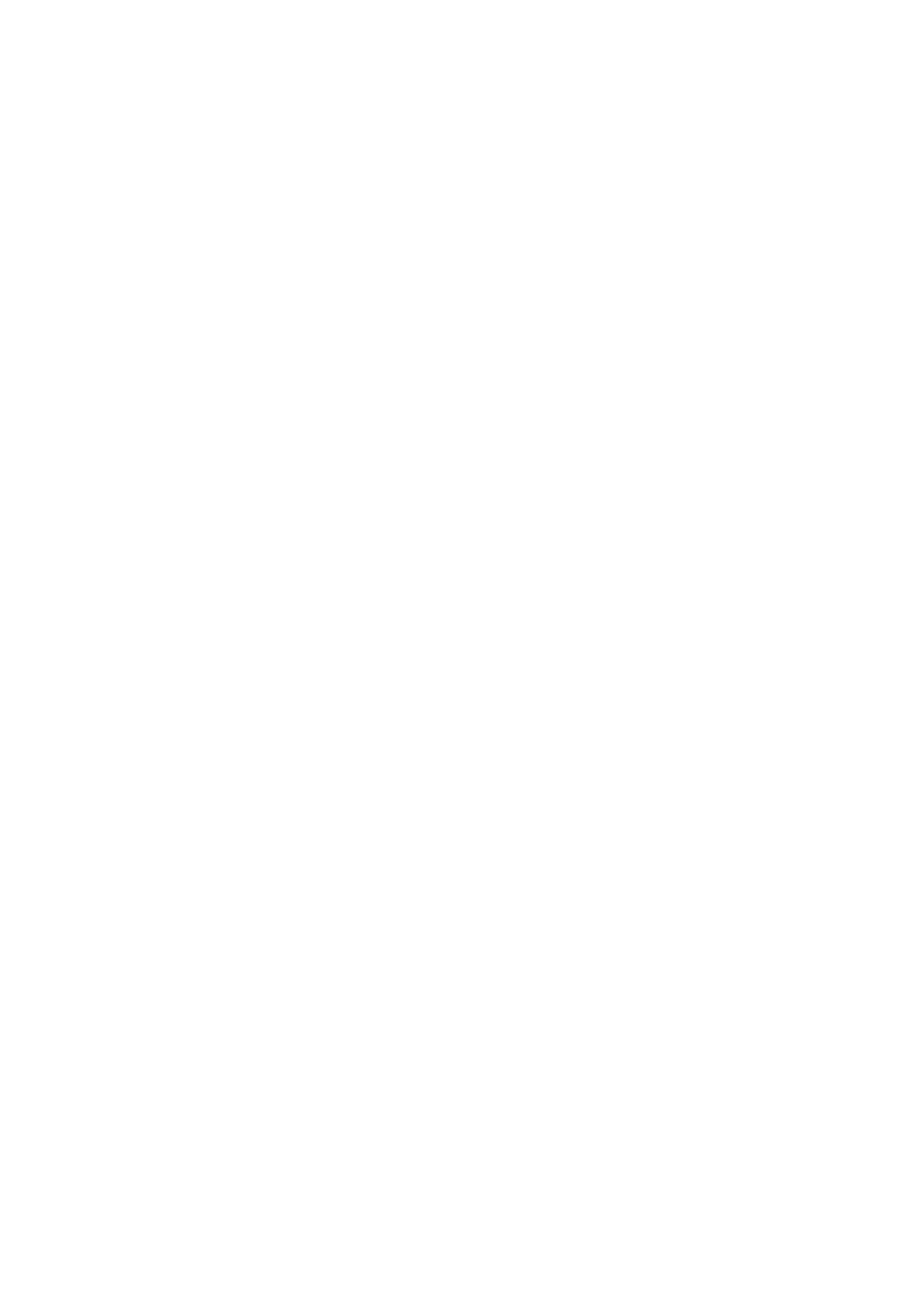# **Contents**

| About this paper                                                                      | $\overline{2}$ |
|---------------------------------------------------------------------------------------|----------------|
| The current skills support landscape                                                  | 3              |
| Strengths                                                                             | $\overline{4}$ |
| Weaknesses                                                                            | 5              |
| Challenges                                                                            | 7              |
| Opportunities                                                                         | $\mathcal{G}$  |
| Main findings                                                                         | 10             |
| Objectives and Outcomes                                                               | 12             |
| Developing a strategy                                                                 | 13             |
| Ambition Southend: (A) Leadership                                                     | 14             |
| Ambition Southend: (B) Life transitions                                               | 16             |
| Ambition Southend: (C) Agility in provision                                           | 18             |
| Ambition Southend: (D) Skills charter and a virtual academy for skills and employment | 21             |
| Ambition Southend: (E) Utilisation of existing assets and networks                    | 24             |
| List of consultation questions                                                        | 26             |
| Responding to this paper                                                              | 27             |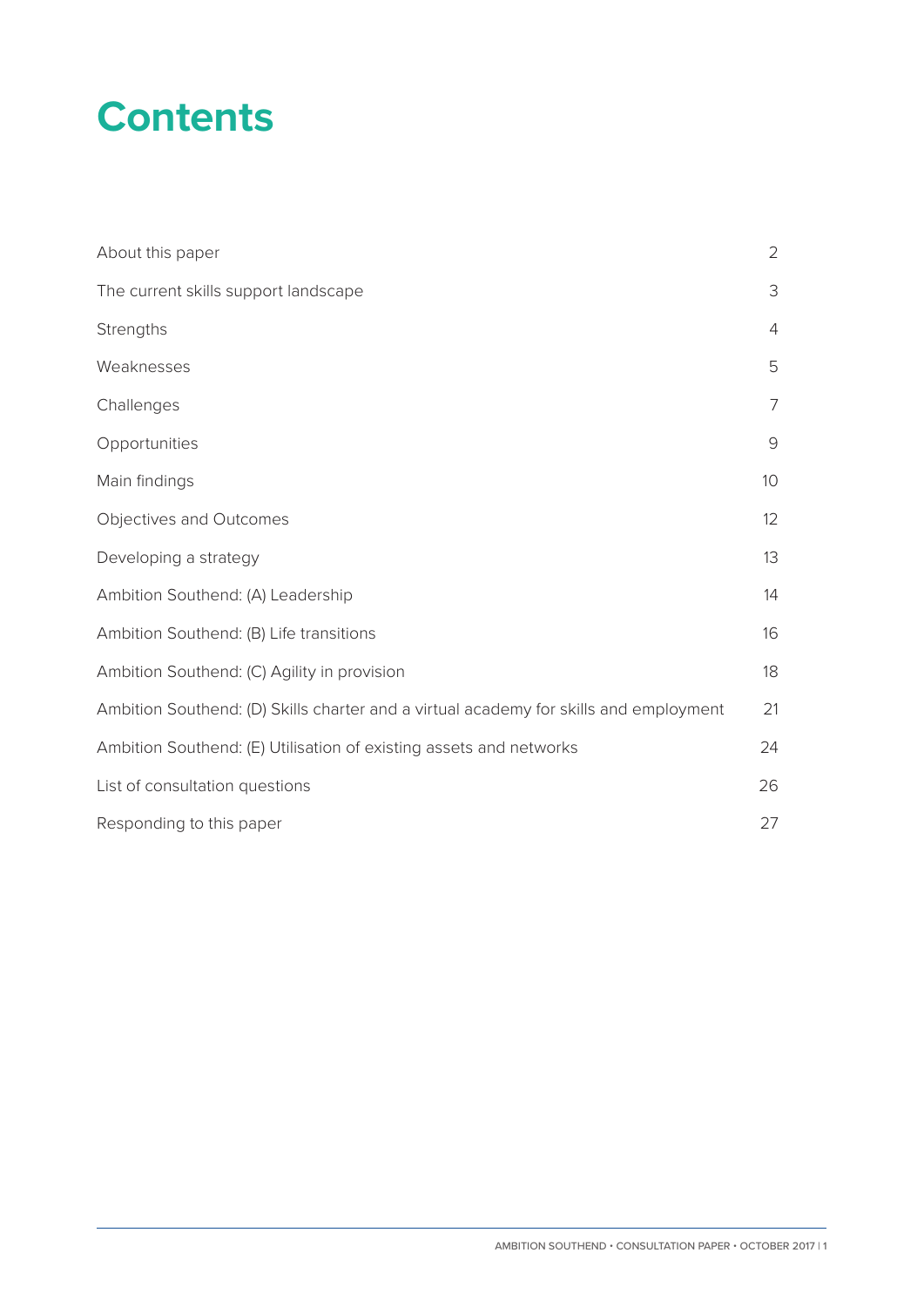# **About this paper**

This paper is the product of a project to develop a Skills Strategy for the borough. Its aim is to enable an efficient, effective labour market with clear, accessible career pathways for residents, which is able to respond to emerging economic risks and opportunities.

The paper seeks to analyse and draw together key findings from the research to identify key priorities to improve the local skills system.

The paper has been informed by findings from an evidence review and series of initial consultation meetings. It forms an important part of the ongoing consultation process.

#### **Using the latest evidence**

This report, and the evidence base that underpins it, uses the latest available evidence from sources such as: the Office for National Statistics, the Department for Education and the UK Commission for Employment and Skills. Recent updates to key national datasets and time series data have been incorporated so figures and trends quoted are in line with those in other Council strategies.

### **Next steps**

This paper provides some initial analysis, conclusions, proposals and questions for your consideration and feedback.

**We are seeking your written response to the questions included in the paper by Friday, 22nd December, 2017. These should be emailed to: economicd@southend.gov.uk**

Once consultation feedback has been gathered, it will be used to produce a final strategy. We aim to publish this in early 2018.

The strategy aims to bring together the multitude of stakeholders across the borough and, critically, to generate a shared vision and agreed approach to improving the current position.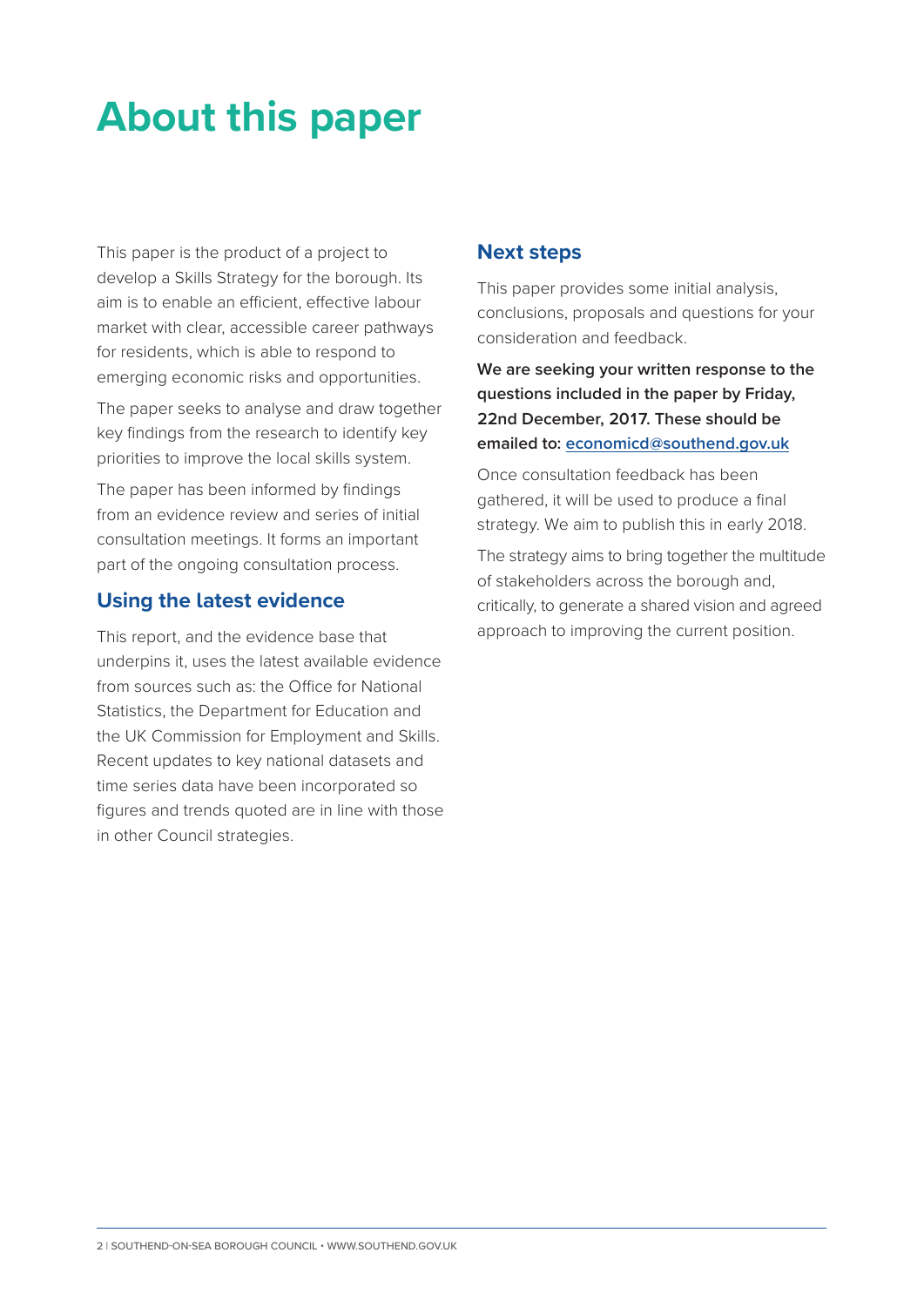# **The current skills support landscape**

The skills and labour market support system is well developed in Southend-on-Sea. The key institutions and partnerships are illustrated in the diagram below. These include: primary, junior and secondary schools, FE colleges, universities, the South East LEP, the

Opportunity South Essex (OSE) Partnership and the Southend Business Partnership (SBP). Although not individually listed, many local businesses are also important providers of skills development activity in the borough.

| Dept for<br><b>Communities</b><br>& Local<br><b>Government</b> | Dept for Work &<br><b>Pensions</b>              | Dept for<br><b>Education</b>                     | Southend-on-<br><b>Sea Borough</b><br><b>Council</b> | <b>Essex County</b><br>Council                                | <b>South East LEP</b>                                              | <b>South Essex</b><br><b>Growth</b><br>Partnership                | <b>Southend</b><br><b>Business</b><br><b>Partnership</b>                       | <b>Essex</b><br><b>Employability &amp;</b><br><b>Skills Board</b>  |
|----------------------------------------------------------------|-------------------------------------------------|--------------------------------------------------|------------------------------------------------------|---------------------------------------------------------------|--------------------------------------------------------------------|-------------------------------------------------------------------|--------------------------------------------------------------------------------|--------------------------------------------------------------------|
| <b>Job Centre Plus</b>                                         | <b>A Better Start</b><br>Programme              | <b>Federation of</b><br><b>Essex Colleges</b>    | <b>Southend</b><br><b>Education</b><br><b>Board</b>  | <b>Skills Funding</b><br>Agency                               | <b>Federation</b><br>of Small<br><b>Businesses</b>                 | <b>Institute of</b><br><b>Directors</b>                           | <b>BEST Growth</b><br><b>Hub</b>                                               | <b>Essex</b><br><b>Chambers of</b><br><b>Commerce</b>              |
| <b>The Careers</b><br>& Enterprise<br>Company                  | <b>National</b><br><b>Careers Service</b>       | <b>Essex Provider</b><br><b>Network</b>          | <b>Career Ready</b>                                  | <b>Connexions</b>                                             | <b>Skills Actors/Organisations</b><br>in Southend                  |                                                                   |                                                                                |                                                                    |
| <b>South Essex</b><br>College                                  | <b>Belfairs</b><br>Academy                      | <b>Cecil Jones</b><br>Academy                    | Kingsdown<br>School                                  | <b>Barons Court</b><br><b>Primary School</b><br>and Nursery   | <b>Blenheim</b><br><b>Primary School</b>                           | Bournemouth<br><b>Park Primary</b><br><b>School</b>               | <b>Bournes Green</b><br><b>Infant School</b>                                   | <b>Bournes Green</b><br><b>Junior School</b>                       |
| <b>SEEVIC</b>                                                  | <b>Chase High</b><br>School                     | <b>The Eastwood</b><br>Academy                   | Lancaster<br>School                                  | Chalkwell Hall<br><b>Infant School</b>                        | <b>Chalkwell Hall</b><br><b>Junior School</b>                      | <b>Darlinghurst</b><br><b>School</b>                              | <b>Earls Hall</b><br><b>Primary School</b>                                     | Eastwood<br>Primary and<br><b>Nursery School</b>                   |
| <b>PROCAT</b>                                                  | Southchurch<br><b>High School</b>               | Shoeburyness<br><b>High School</b>               | <b>St. Nicolas</b><br>School                         | <b>Edwards Hall</b><br><b>Primary School</b>                  | Fairways<br><b>Primary School</b>                                  | <b>Friars Primary</b><br><b>School and</b><br><b>Nursery</b>      | <b>Hamstel Infant</b><br><b>School and</b><br><b>Nursery</b>                   | <b>Hamstel Junior</b><br>School                                    |
| <b>Southend Adult</b><br>Community<br>College                  | <b>Southend High</b><br><b>School for Boys</b>  | <b>Southend High</b><br><b>School for Girls</b>  | The St.<br>Christopher<br>School                     | Heycroft<br><b>Primary School</b>                             | <b>Hinguar</b><br>Community<br><b>Primary School</b>               | <b>Leigh North</b><br><b>Street Primary</b><br>School             | <b>Milton Hall</b><br><b>Primary School</b><br>and Nursery                     | Our Lady<br>of Lourdes<br><b>Catholic</b><br><b>Primary School</b> |
| University of<br><b>Essex</b>                                  | St. Bernard's<br><b>High School</b>             | <b>St. Thomas</b><br>More High<br>School         | Southend<br><b>YMCA</b><br>Community<br>School       | <b>Porters Grange</b><br><b>Primary School</b><br>and Nursery | <b>Prince Avenue</b><br><b>Academy</b> and<br><b>Nursery</b>       | Richmond<br><b>Avenue Primary</b><br>and Nursery<br><b>School</b> | <b>Sacred Heart</b><br><b>Catholic</b><br><b>Primary School</b><br>and Nursery | St. George's<br><b>Catholic</b><br><b>Primary School</b>           |
| Anglia Ruskin<br>University                                    | <b>Westcliff High</b><br><b>School for Boys</b> | <b>Westcliff High</b><br><b>School for Girls</b> | <b>Seabrook</b><br>College                           | St. Helen's<br><b>Catholic</b><br><b>Primary School</b>       | St. Mary's<br>Church of<br><b>England</b><br><b>Primary School</b> | <b>Temple Sutton</b><br><b>Primary School</b>                     | <b>The Federation</b><br>of Greenways<br><b>School</b>                         | <b>The</b><br>Westborough<br>School                                |
|                                                                |                                                 |                                                  |                                                      | <b>Thorpedene</b><br><b>Primary Schoo</b>                     | <b>West Leigh</b><br><b>Infant School</b>                          | <b>West Leigh</b><br><b>Junior School</b>                         |                                                                                |                                                                    |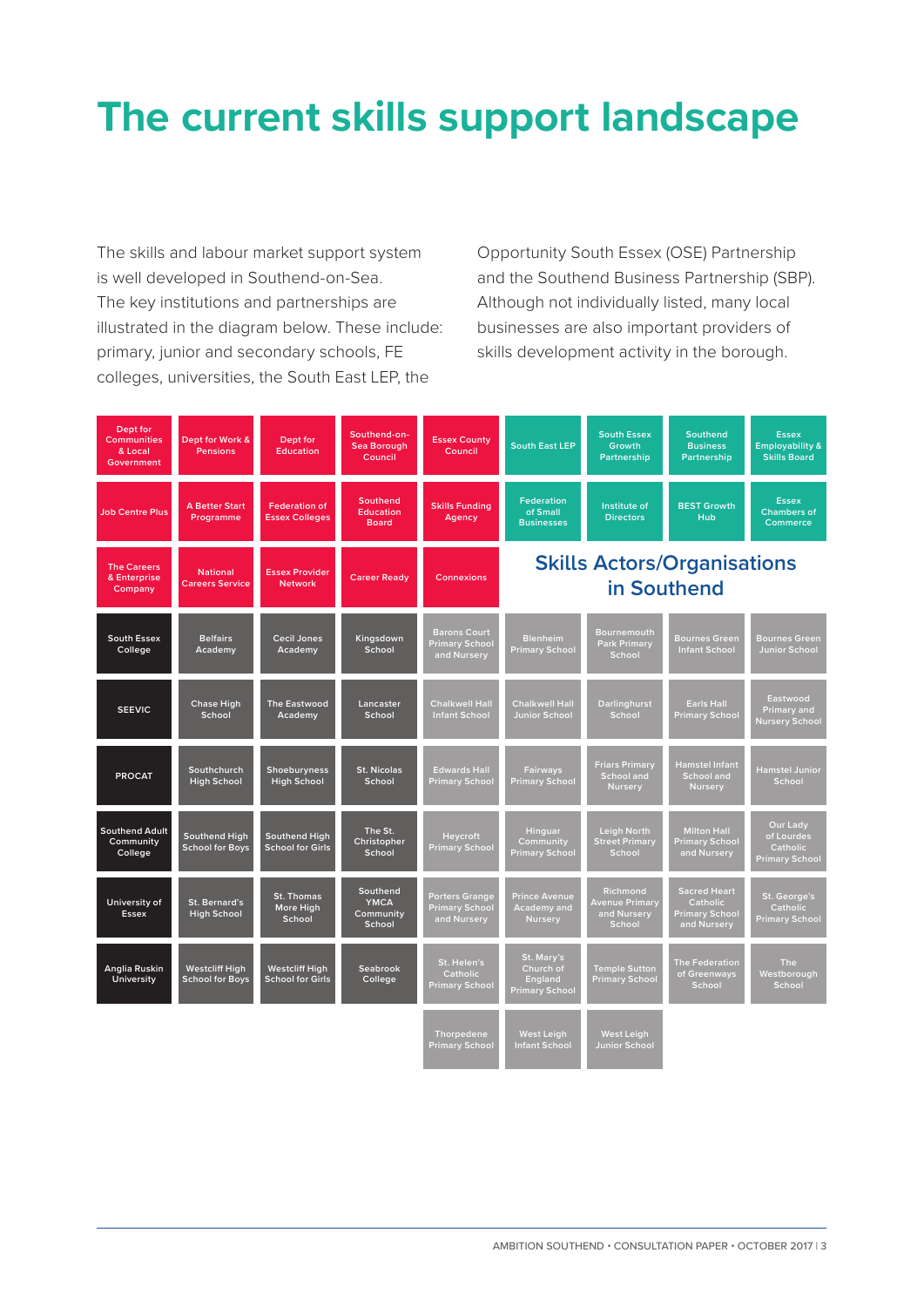# **Strengths**

### **The following highlights some of the key strengths of the borough in relation to skills and the work force:**

#### **High economic participation**

**In 2016, 81.2% of Southend working age residents were either in employment or actively seeking work** – above the England average of 78.1%t.

### **A growing workforce**

**Southend-on-Sea workforce has grown over the past decade.** The borough's workingage, resident population (and potential local workforce) grew by 12,300 (or 12.5%) between 2005 and 2015, to reach 110,400 in 2015. This was slightly below the England average growth rate of 13.2%.

**The workforce is forecast to continue to grow**  by 4.8% over the decade from 2015 to 2025; and by 2.5% over the following decade, from 2025 to 2035.

#### **Increasing workplace earnings**

**Gross hourly earnings for full-time workers with jobs based in Southend** were £12.56 in 2016; and grew by 8.3% between 2010 and 2016, compared to 7.8% average for England.

**Residents' earnings are high and have grown at a rate over twice the national average.** Southend-on-Sea's average residentbased earnings, including local workers and commuters, were £14.75 an hour in 2016 significantly higher than the England average of £13.80. Southend-on-Sea has experienced a high rate of growth in resident earnings – with 16.6% growth since 2011, compared to a national average of 7.8%. This is, in part, due to the proximity of the borough to London and

higher average earnings in the capital.

#### **Strong average school performance**

**Southend-on-Sea performs highly in qualifications attainment.** In 2015/16, 61% of 19 year-olds resident in Southend-on-Sea gained a Level 3 qualification (A-level or equivalent). This was higher than the England average of 57% and higher than other neighbouring education authorities.

**In 2015/16, 65% of pupils in Southend-on-Sea gained at least 5 A\*-C GCSEs including English and maths.** This was a higher rate of attainment than the England average (54%) and again, it out-performed neighbouring education authorities. However, it is important to note that there is a wide variation in individual school performance.

#### **Good local FE and HE provision**

South Essex College and the University of Essex are well regarded by stakeholders, and have a presence in the borough.

**Q1**

**Should we consider other strengths? If so, which ones?**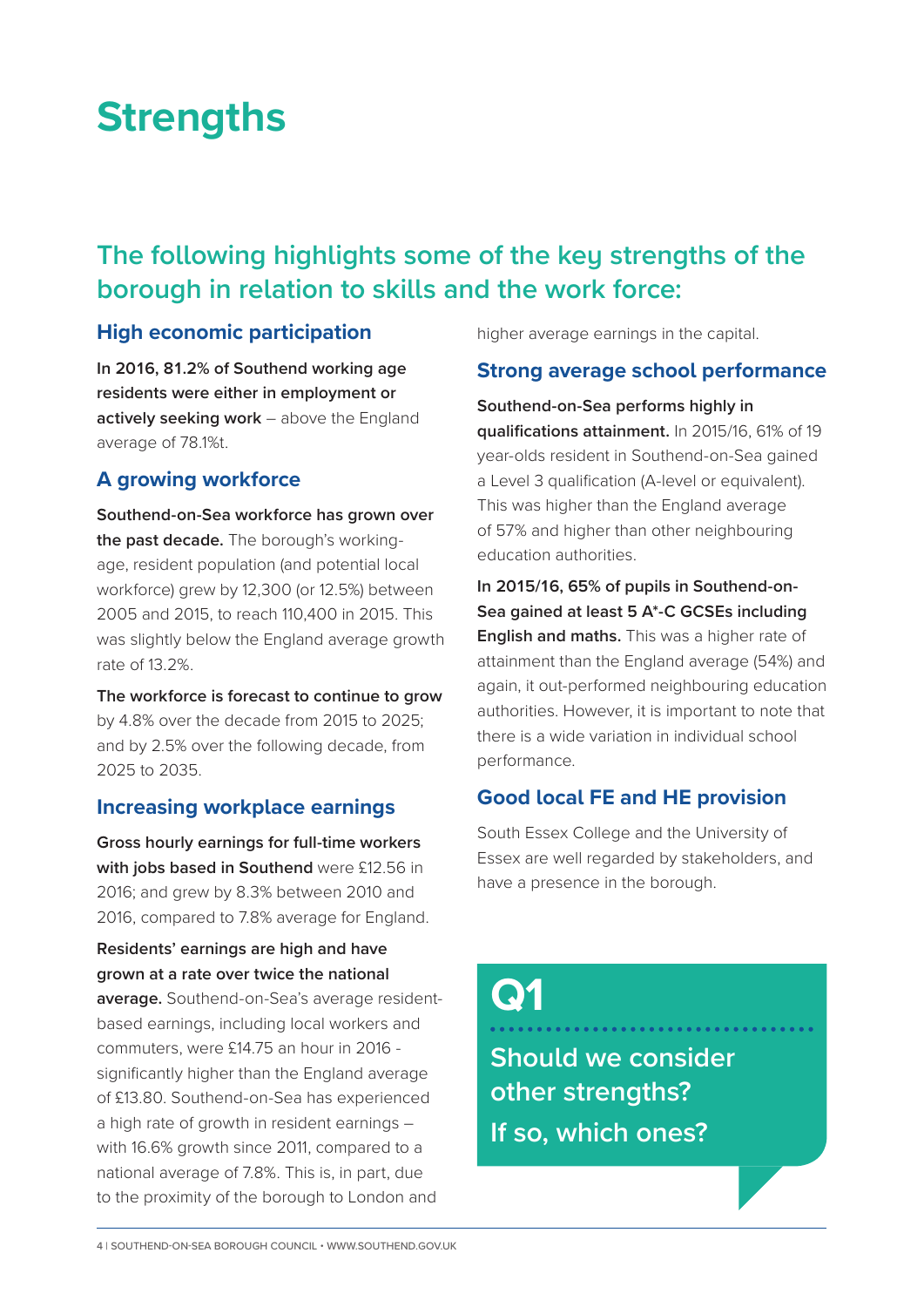# **Weaknesses**

### **The following details some of the key weaknesses of the borough in relation to skills and the workforce:**

#### **Low and declining productivity**

**Economic output per head is lower than the UK average and other neighbouring authorities.** Southend-on-Sea's average £17,500 of Gross Value Added (GVA) per person is below the UK average of £25,600; below Thurrock (£19,800) and below Essex (£21,300). This is also reflected in productivity rates, with Southend-on-Sea achieving £28 in GVA per hour worked in 2015; compared with the national average of £32 per hour worked.

#### **Low jobs growth**

**There has been little overall jobs growth in Southend-on-Sea over the past decade.** 

There were 76,000 workforce jobs in Southend in 2015. This total has changed little over the decade (+3000 since 2009). The borough has only just recovered from the jobs lost during the 2009 recession. Other nearby authority areas, Dartford (+21.1%) and Thurrock (+10.8%t) have experienced much stronger growth since 2010.

#### **Recruitment difficulties and skills gaps**

**A higher share of employers in Southend-on-Sea reported that their vacancies were hard to fill**, compared to the national average. In 2015, 54% of all establishments in Southend reported that they had at least one vacancy that was 'hard to fill'. This is higher than the England average of 39%.

**Low numbers of applicants were the main reason for hard-to-fill vacancies (HTFVs).** In 2015, 39% of all employers with HTFVs claimed that there were low numbers of applicants with the required skills (slightly higher than the England average of 37%). Additionally, 24% stated that there were not enough people interested in doing this type of job, higher than the England average of 20%. The majority of establishments with HTFVs reported that these had a negative impact on their business, resulting in increased workloads for existing staff, difficulties meeting quality standards, higher operating costs, and losing business or orders to competitors.

**Skills gaps exist in the current workforce and are slightly more prevalent in Southend-on-Sea than across England.** In 2015, 6% of staff in Southend-on-Sea were not fully qualified to undertake their current job, slightly higher than the England average of 5%. This was largely due to the significantly high proportion of staff undertaking elementary occupations<sup>1</sup> exhibiting skills gaps - 2.4%, compared to just 1.0% across England.

#### **A net exporter of skills**

**The number of residents qualified to NVQ Level 4 or above is higher than the number of workers with jobs in Southend-on-Sea.** In addition, the resident population has a greater average level of educational attainment than the workforce population, suggesting that Southend-on-Sea is a net exporter of skills in labour market terms.

Elementary occupations consist of simple and routine tasks which mainly require the use of hand held tools and often some physical effort. International Labour Organisation, 2013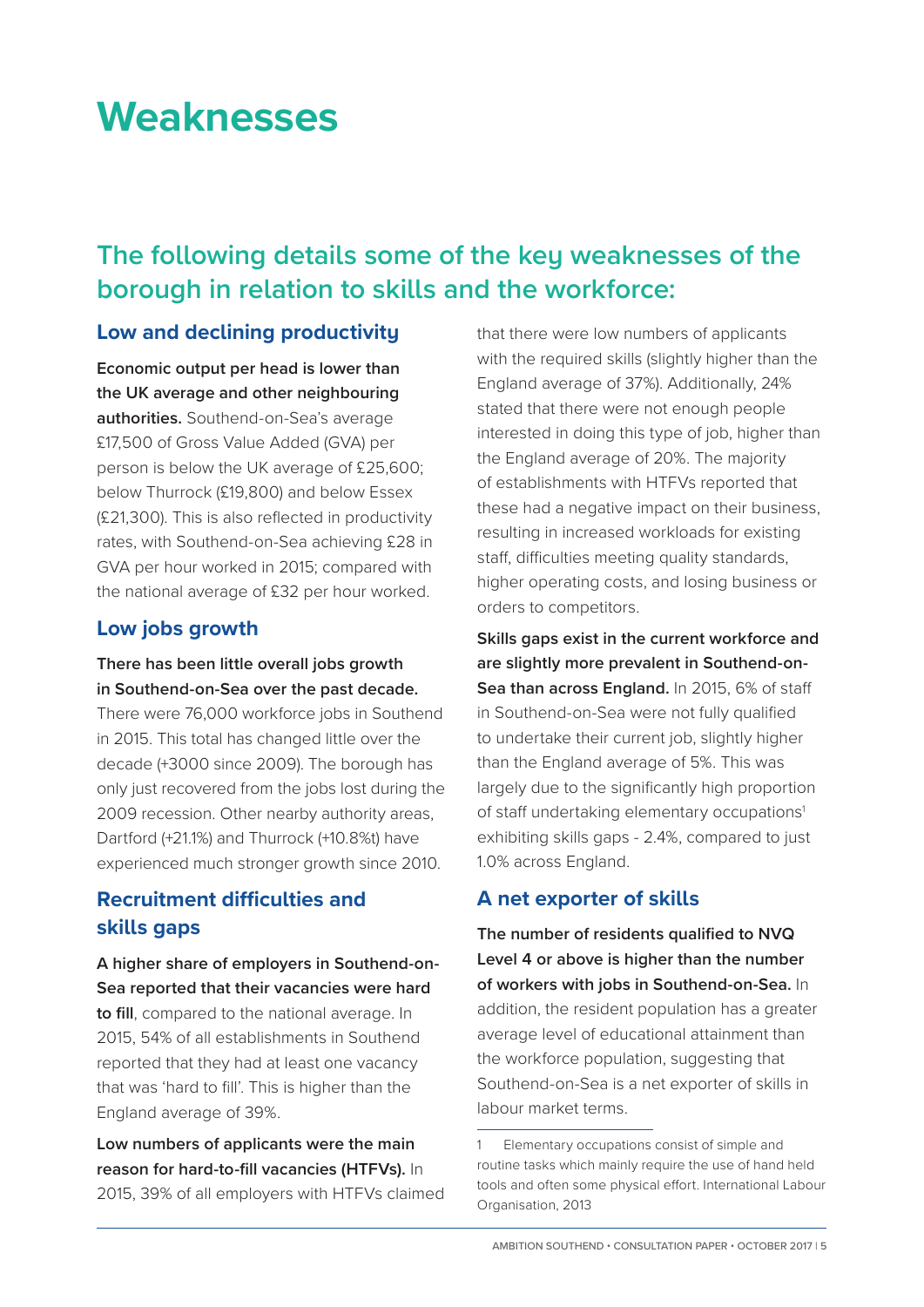#### **Less well qualified workforce**

**Workforce qualifications attainment in Southend-on-Sea is below the national average.** In 2016, 26.0% of working-age residents in Southend-on-Sea were qualified to NVQ level 4 or above. This is below the national average of 36.8%. 64.9% of workingage residents were qualified to at least NVQ level 2 – again, lower than the national average of 73.4%.

#### **Attainment disparities between schools and neighbourhoods**

**There is a significant variation in GCSE attainment between Southend-on-Sea schools.** The percentage of Southend-on Sea pupils achieving 5+ A\*-C or equivalent, including A\*-C in both English and Mathematics GCSEs, ranges from 100% in the highest achieving school, to 23% in the lowest.

**Deprivation is, in part, linked to education and skills.** According to the 2015 Index of Multiple Deprivation, Southend-on-Sea had 13 out of 107 lower super output areas (LSOAs) that were among the top 10% of the most deprived LSOAs in England. Engagement in education and skills development in these areas are typically low.

#### **Youth unemployment**

**Youth unemployment is slightly higher in Southend-on-Sea than the national average**. 23.4% of those claiming unemployment benefits were aged 16 to 24, in Southend-on-

Sea, compared to 20.7% in England.

**Unemployment in Southend-on-Sea is slightly above the national average.** Unemployment in Southend-on-Sea has been slightly above the national average since 2009. The borough's unemployment rate is 6.1%, compared to 5.1% nationally, and is similar to the rate of Basildon (5.9%), Castle Point (6.0%), and Thurrock (5.8%).

**Q2**

**Should we consider other weaknesses? If so, which ones?**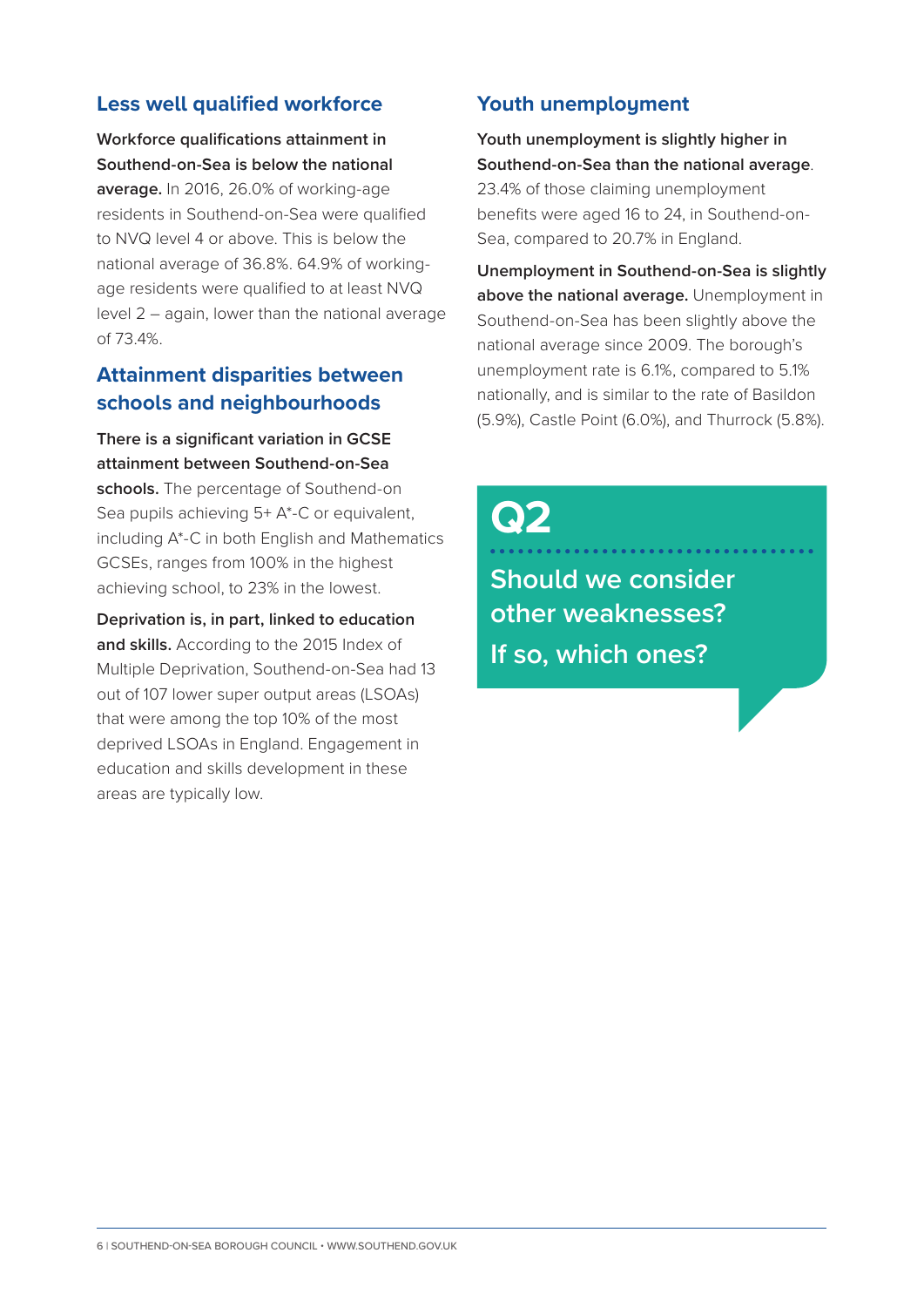# **Challenges**

#### **Confusion over apprenticeships**

**Stakeholders report confusion amongst employers over the new apprenticeship arrangements.** Employers consulted were critical of the specificity of new apprenticeship standards, and questioned the relevance of provision to their industry and how the new system would work in practice.

### **Funding for schools**

**There is concern that the new national funding formula for schools will have a significantly damaging effect on education provision in the borough.** Recent analysis of the funding formula projections identifies a significant variation in impacts between Southend-on-Sea schools, with the worst affected secondary school losing £190 per pupil and the least affected losing £97.

### **Identifying pathways for all learners**

**Pathways for more vocational careers are less well developed than traditional, academically supported career pathways.** The career pathways for individuals with high academic achievement (school-college-universityworkplace) are often far better developed, promoted and catered for within the curriculum than more vocational career pathways (schoolapprenticeship-workplace).

### **Education policy focuses on qualifications attainment**

**Current education policy is driven by qualifications attainment and OFSTED targets.** Stakeholders believe that current education policy, funding and performance targets do not cater for the needs of many school leavers, who do not follow a traditional academically supported career pathway.

### **Lack of resource for building industry awareness and ambition in school-age children**

**Stakeholders report a lack of resource (but not will) to introduce school-age learners to industry.** It is recognised that, due to existing education policy, industry related-activities are often a low priority for school effort and funds.

#### **Meeting future skills needs**

**There is a need to invest in the development of millennial skills in order to future-proof the labour supply.** Young people today will need a wide range of highly transferable skills in order to succeed in careers that are taking an increasingly non-linear path. Often termed 'millennial skills', these include: communications, digital literacy and entrepreneurial skills. Additional resources and efforts to develop these skills among our future workforce would maximise the mobility of labour required to meet the workforce requirements of future industry.

#### **Enterprise skills are increasingly important in the workplace.** Micro and small businesses now constitute over 86% of the Southend-on-Sea economy. Increasingly, young people are being required to become self-employed or self-reliant in the workplace. Enterprise skills provide initial guidance on starting out and succeeding in setting up a business, these skills are also transferable into employment and the workplace.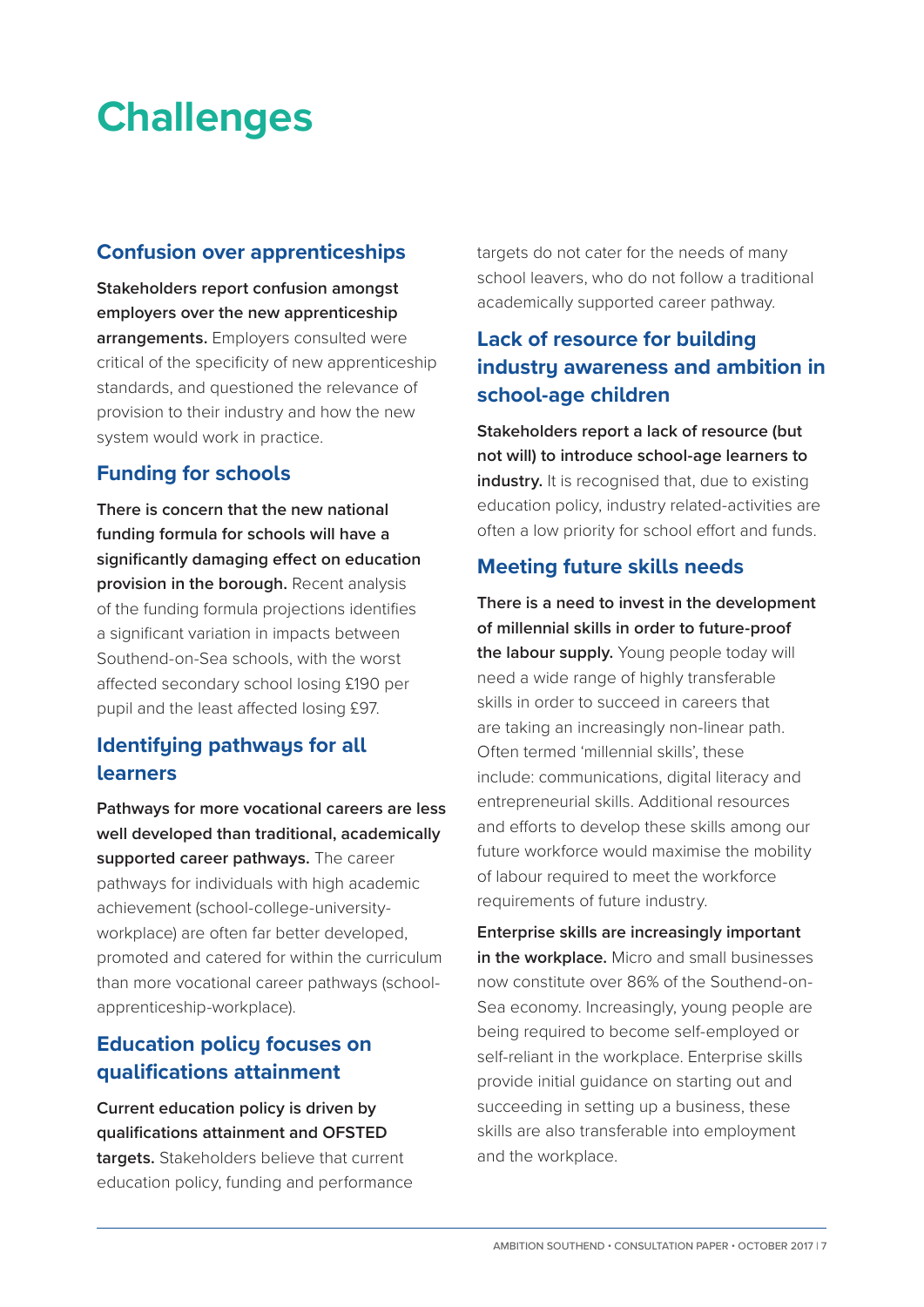### **Delivering an accessible and capable skills infrastructure**

**Stakeholders reported that the skills landscape is confused, constantly changing with too many separate initiatives and a lack of coordination.** Stakeholders identified a need to improve clarity, coordination, and coherence of skills support provision. Some stakeholders argued that a 'one-stop-shop' or information brokerage service for skills would be helpful.

### **Q3**

**Should we consider other challenges? If so, which ones?**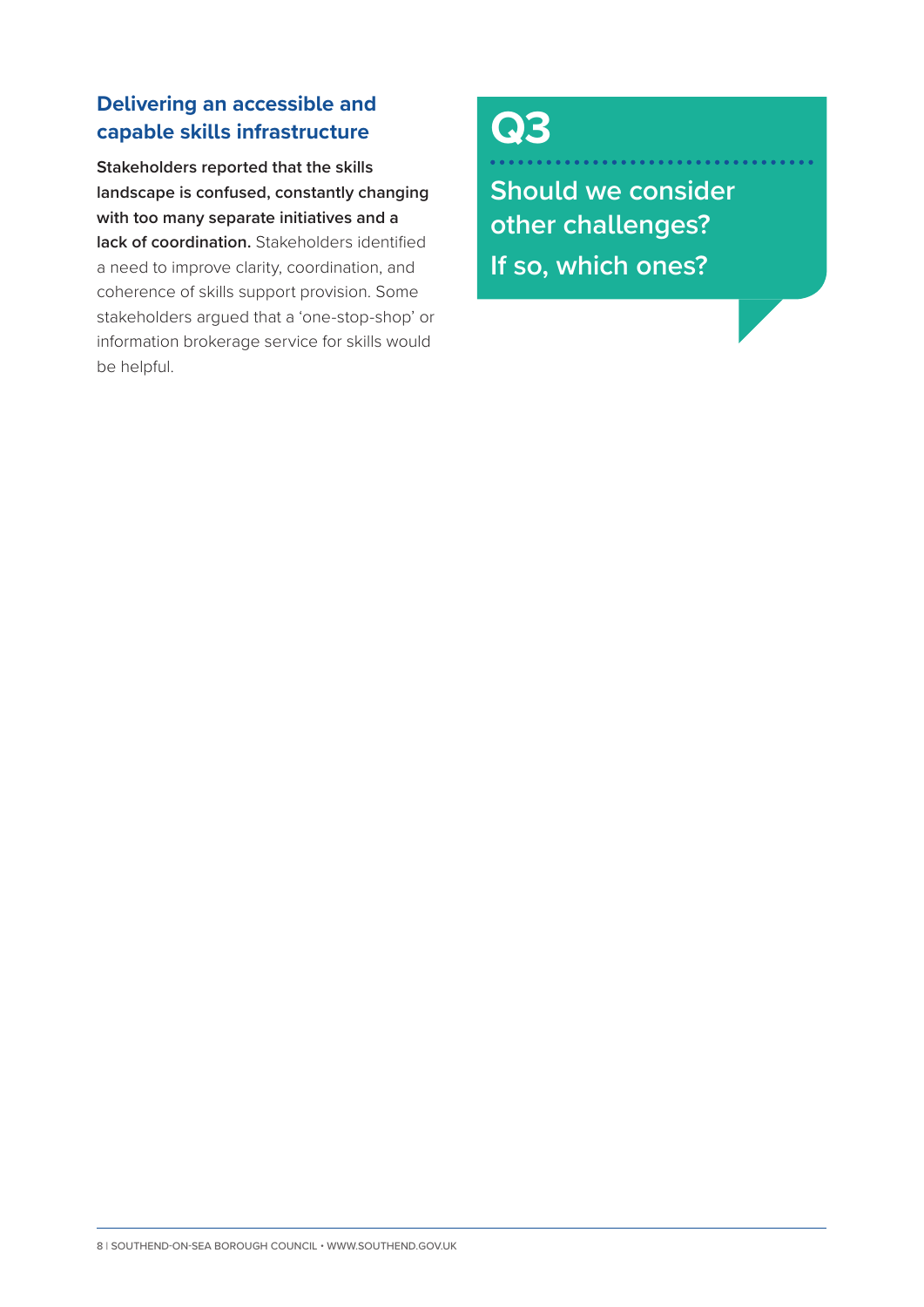# **Opportunities**

### **Apprenticeship Levy**

**The Apprenticeship Levy is an opportunity for employers to pool resources and tailor an apprenticeship system that better responds to the needs of the local economy.** The process and proposition must be relevant to Southend-on-Sea's unique economic characteristics.

There is also an opportunity to impart a range of core skills and competencies to all apprentices - such as digital, customer management, communication, literacy, numeracy, problem solving and project management – that will help us ensure that the local workforce can meet future industry skills requirements.

#### **Strong regeneration plans**

**Southend-on-Sea will be the location for some major regeneration projects during the next 15 years (Airport Business Park, Better Queensway, Thames Estuary Experience, etc.) that will generate local demand for skilled workers.** A significant opportunity exists to harness the skills development capacity of these projects and ensure that local residents benefit.

### **A growing skills infrastructure**

**Southend has been the location of a number of projects to expand skills support infrastructure in recent years (South Essex College, The Forum, Building Schools for the Future, University of Essex). There is an opportunity to build on existing progress and make Southend a hub for this type of development in future years.** This would improve the borough's ability to meet future

workforce requirements and bring significant benefits to local residents.

#### **Strong labour demand in the future**

**The need to replace retiring workers will create labour demand across all types of jobs.** The *Working Futures* forecast has predicted that job openings will be in a wide range of industries and occupations, particularly reflecting the need to replace retiring workers.

### **A strong and willing stakeholder base**

**Key stakeholders are well-informed and ready to support improvement in local skills systems.** Throughout the early consultation and workshops, there was a good degree of well-informed feedback and ideas for the future. There is a coalition of the willing: this is a significant local advantage.

**Q4**

**Should we consider other opportunities? If so, which ones?**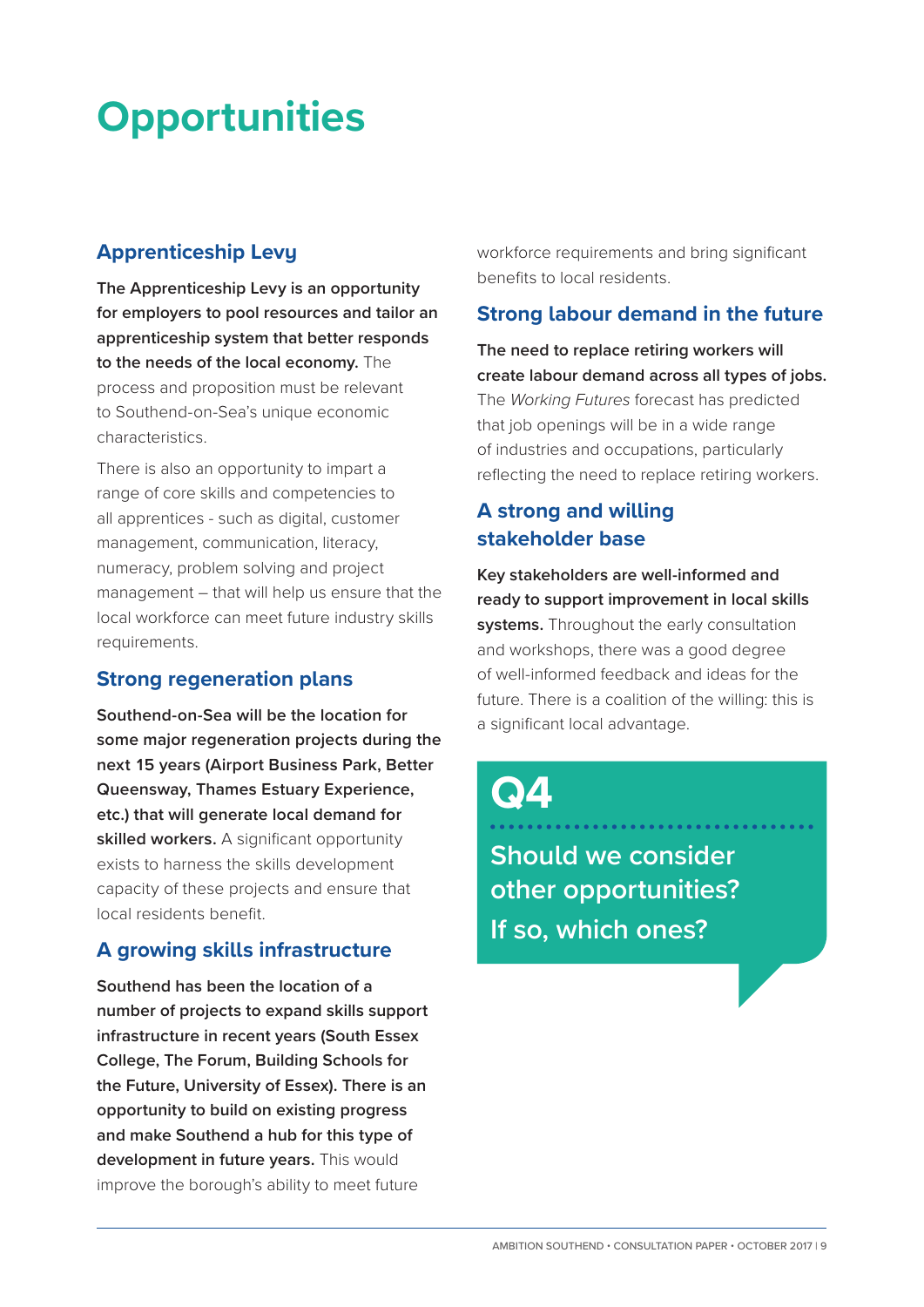# **Main findings**

**This section identifies some of the key themes arising from the evidence review and initial consultation exercise, provides some further insight and identifies potential strategic objectives/outcomes.**

### **Finding #1: There are multiple skills challenges facing Southend, but there are also key opportunities.**

There are multiple challenges and opportunities facing the borough. The solutions and the process of taking advantage of these will require strong leadership, effective co-ordination and joint working among stakeholders.

A key advantage for Southend-on-Sea is that it has a range of successful education and training institutions. The consultation exercise revealed that, among stakeholders, there is a broad awareness of the key challenges and potential solutions.

Shared vision and leadership, that is inclusive and builds on the commitment and knowledge already present, is clearly needed.

### **Finding #2: Driving up productivity and meeting industry's future skills requirements are key challenges for the borough.**

Raising productivity is a difficult challenge, as it involves changing the way businesses and employers operate.

A shift towards high value-added economic activities will require organisational development and investment in capital and skills. As such, the value of change must be realised by business and be in-line with market demand.

According to economic theory the following

aspects of skills formation and supply are significant factors in improving productivity:

- **.** Improving leadership and management skills
- Addressing skills gaps that negatively impact organisational performance
- Developing skills that make the best of capital investment/new technology
- Skills planning for business growth
- Implementing improvements to HR management and in-work skills training

#### **Finding #3: Southend-on-Sea has an open labour market**

Labour freely moves in, out and around the borough without regard to administrative boundaries. The wider South-Essex and London labour markets are closely linked to Southend's. A skills strategy and delivery plan must recognise the proportion of local people that work outside of the borough, and that many local employers employ staff that commute in from other boroughs.

### **Finding #4: Southend-on-Sea has significant disparity in deprivation and educational attainment**

There is a wide range of performance between schools in Southend. The percentage of pupils achieving 5+ A\*-C or equivalents including A\*-C in both English and Mathematics GCSEs – varies from 100 per cent, to 23 per cent.

Southend-on-Sea also has a wide variance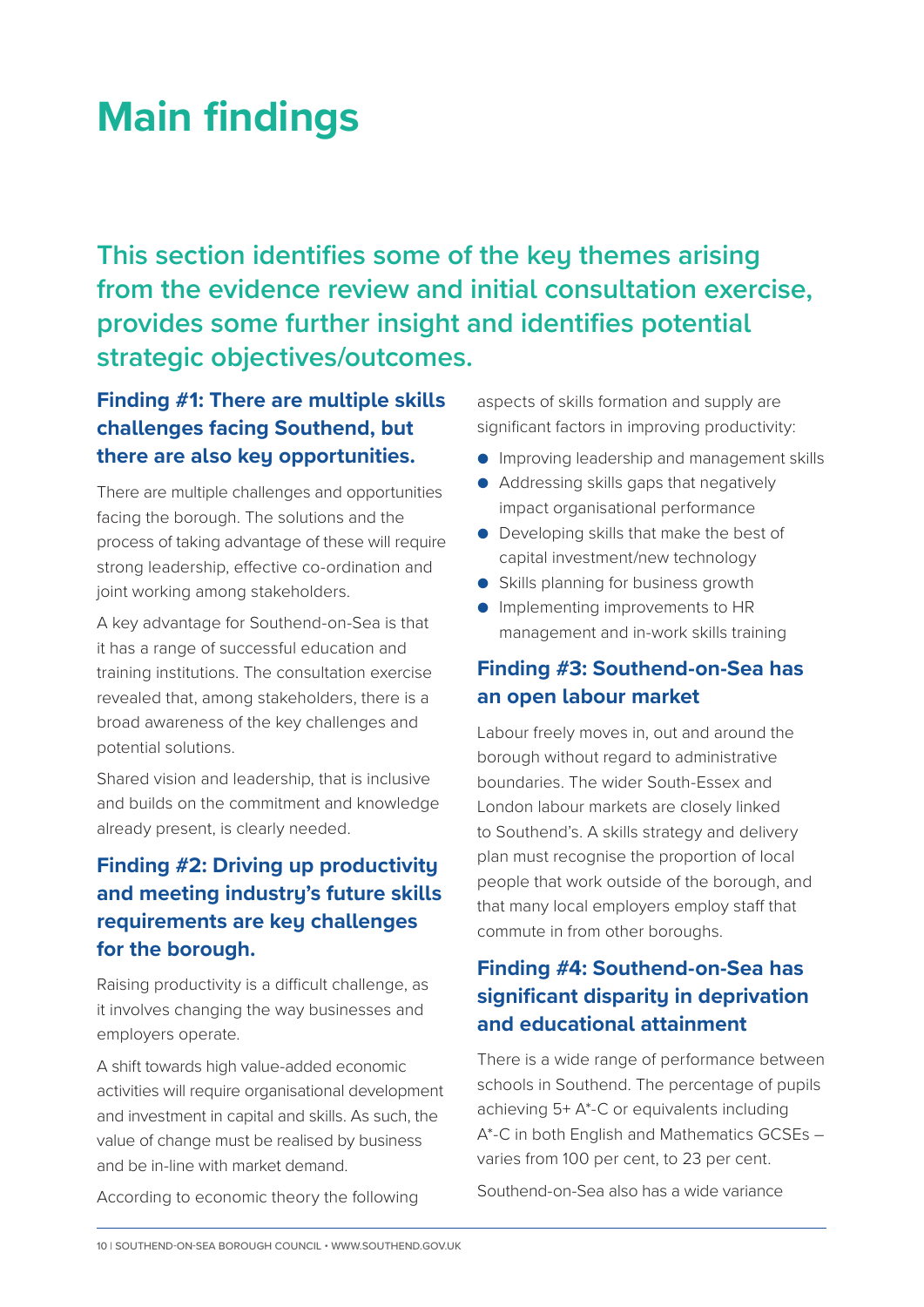in deprivation, with some impoverished ward areas scoring highly on the Indices of Multiple Deprivation (Milton, Victoria, Kursaal). Other ward areas have low levels of deprivation and high average earnings (Leigh, Leigh West, Thorpe).

### **Finding #5: There is a common 'millennial' skillset needed by young people**

The 'millennial' skills challenge means that high levels of technical skills, soft skills, communication skills, project management and entrepreneurial skills need to be developed by young people in order to equip them for a lifetime of work and learning.

These skills will be integral to the ability of local employers to continue to trade profitably in the future. According to local employers, it is important to have a workforce who possess positive attitudes to work; as well as technical and professional expertise.

### **Finding #6: Meeting the millennial skills need and changing employer requirements, requires an agile skills infrastructure**

Creating a system that can consistently adapt to the skills needs of local employers is a significant challenge for Southend. Accordingly, it is important for employers to be part of the infrastructure that supports skills development. There also needs to be a productive and open dialogue with the many education providers in the town. Employers can also collaborate to achieve critical levels of demand for specialist skills, attracting training provision to the locality, or saving costs on off-site training.

With a national economy facing unprecedented change, it is difficult to predict specialist skills needs in 10 years' time. Accordingly, it is important to focus efforts on encouraging the right attitudes and foundations (millennial skills as described above) – and to enable an agile response by skills support providers, including

both employers and public sector organisations. This should create the right foundations and core skills, along with a responsive, tailored, and effective skills infrastructure for specialist needs.

### **Finding #7: Current promotion of work skills and career resilience in young people is patchy and not sufficiently resourced**

Although there are a number of very good initiatives that bring employers into contact with primary and secondary schools and their pupils, there is no cohesive approach to building resilience in young people for their future career choices and pathways. Southendon-Sea's schools are becoming increasingly independent in terms of their management, finance and operations. This introduces new challenges in terms of aligning school education with the needs of the local economy.

### **Finding #8: There will be opportunities stemming from the major regeneration projects scheduled to take place in the borough over the next 15 years**

There is an estimated £1billion of construction expenditure due to take place in Southend-On-Sea over the next 15 years.

Accordingly, there will be a significant number of construction jobs generated, as well as jobs connected to the new buildings and their final use.

### **Finding #9: Southend on Sea's transport infrastructure links are critical in enabling businesses access to local and national labour markets.**

Southend's international airport, nine rail stations and key arterial highways play a vital role in bringing workers in, and enabling commuters to work outside the borough. Protecting and developing these links is crucial to maintain a productive local workforce and to continue to generate wealth for local residents.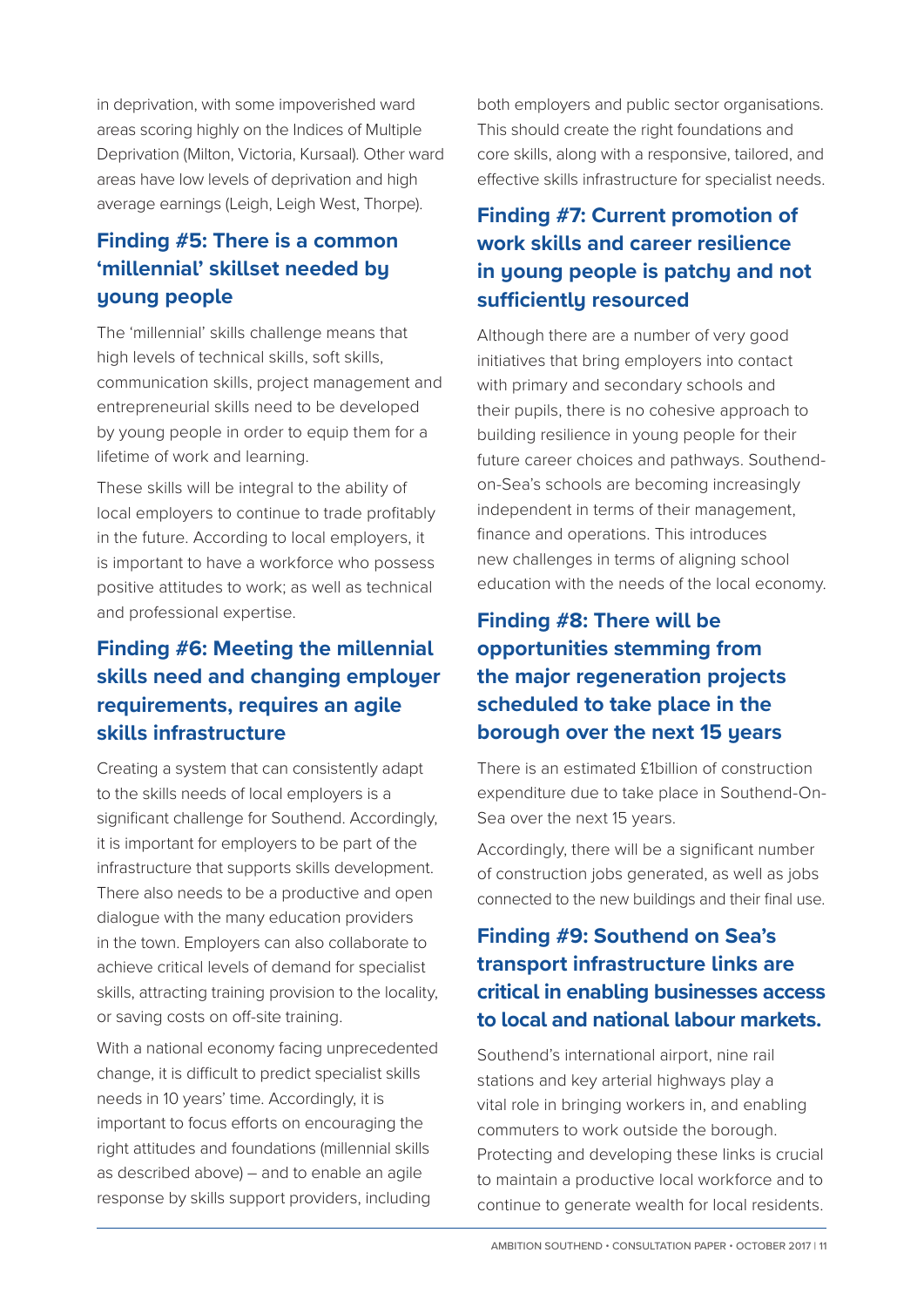# **Objectives and Outcomes**

Before discussing the conclusions from the Review section of this document, it is important to acknowledge that the purpose of an efficient and effective labour market is to support Southendon-Sea's local economy and population.

**Raised productivity** is a desirable outcome as it means that more value will be generated per unit of labour used in the local economy, which in turn will lead to increased organisational efficiency, higher levels of employment and increased average salaries. There is a direct link between higher productivity and higher salaries. Highly productive jobs add more value and tend to be internationally tradable, more resilient and adaptable to change.

**Jobs growth** is a desirable outcome in Southend-on-Sea, as the rate of jobs growth has been relatively low in recent years. In the context of a growing local population and local workforce it is important to create jobs to maintain employment levels and continue to generate wealth locally.

**Meet the current and future skills needs of employers.** For local employers to operate efficiently and successfully they need an adequate supply of labour with the right skills. Talent and skills are two of the main 'attractors' for businesses seeking to invest in the area. It is also important to continue to provide local employment opportunities to residents.

**Increasing the skills attainment and wages of the lowest earners** is another desirable outcome. Improving attainment helps the economy by developing a more productive workforce. It helps individuals by developing their transferable skills, increases household income and reduces the number of hard-to-fill vacancies.

**An inclusive workforce** helps to build a healthy, sustainable community. Skills improvement can bring those at disadvantage or risk of unemployment nearer to the active labour market. This helps to reduce the spatial concentration of disadvantage and poverty.

### **Q5**

**Are these the right outcomes to aim for? How would you adapt or add to these?**

**Desired outcomes from an effective skills and labour system and market**

#### **Raised productivity**

#### **Jobs growth**

**Meet the current and future skills needs of employers**

**Increase skills attainment and wages of lowest earners**

#### **An inclusive workforce**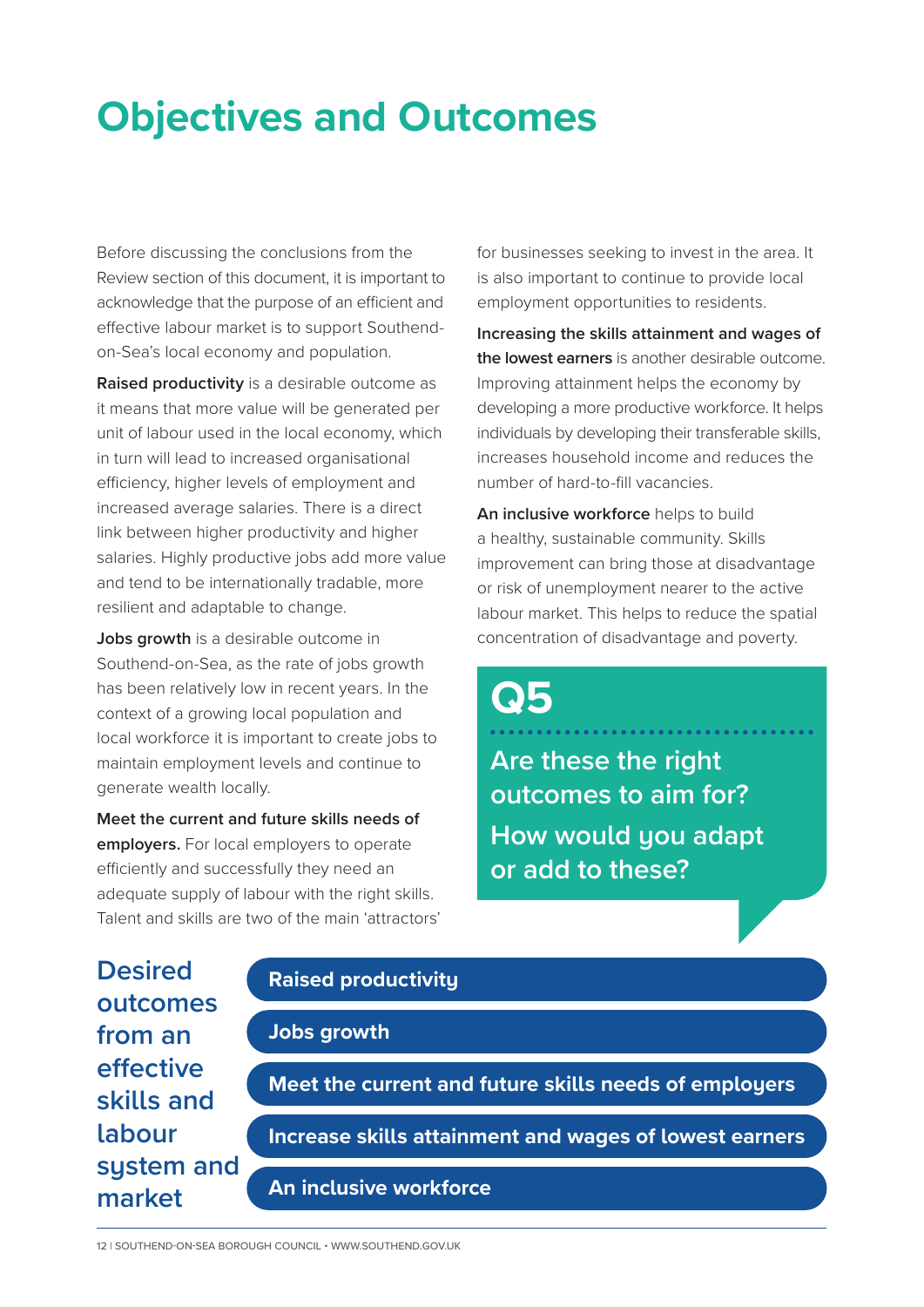# **Developing a strategy**

The next step is to take these findings, and organize them into a coherent strategic response. The following chapter describes a response based on five key areas of focus. They are:

- **1. Leadership**
- **2. Life transitions**
- **3. Agility in provision**
- **4. Skills charter and a virtual academy for skills and employment**
- **5. Utilisation of assets and networks**

In order to provide greater definition and illustrate the potential of these areas of focus, we have provided some possible delivery ideas to support the implementation of a skills strategy. These are detailed at the end of each section. The ideas proposed are not fixed or prescribed to any particular stakeholder. They are designed to start a dialogue and we would welcome your feedback on these ideas.

### **Q6**

**Are these the right areas of focus? How would you adapt or add to these?**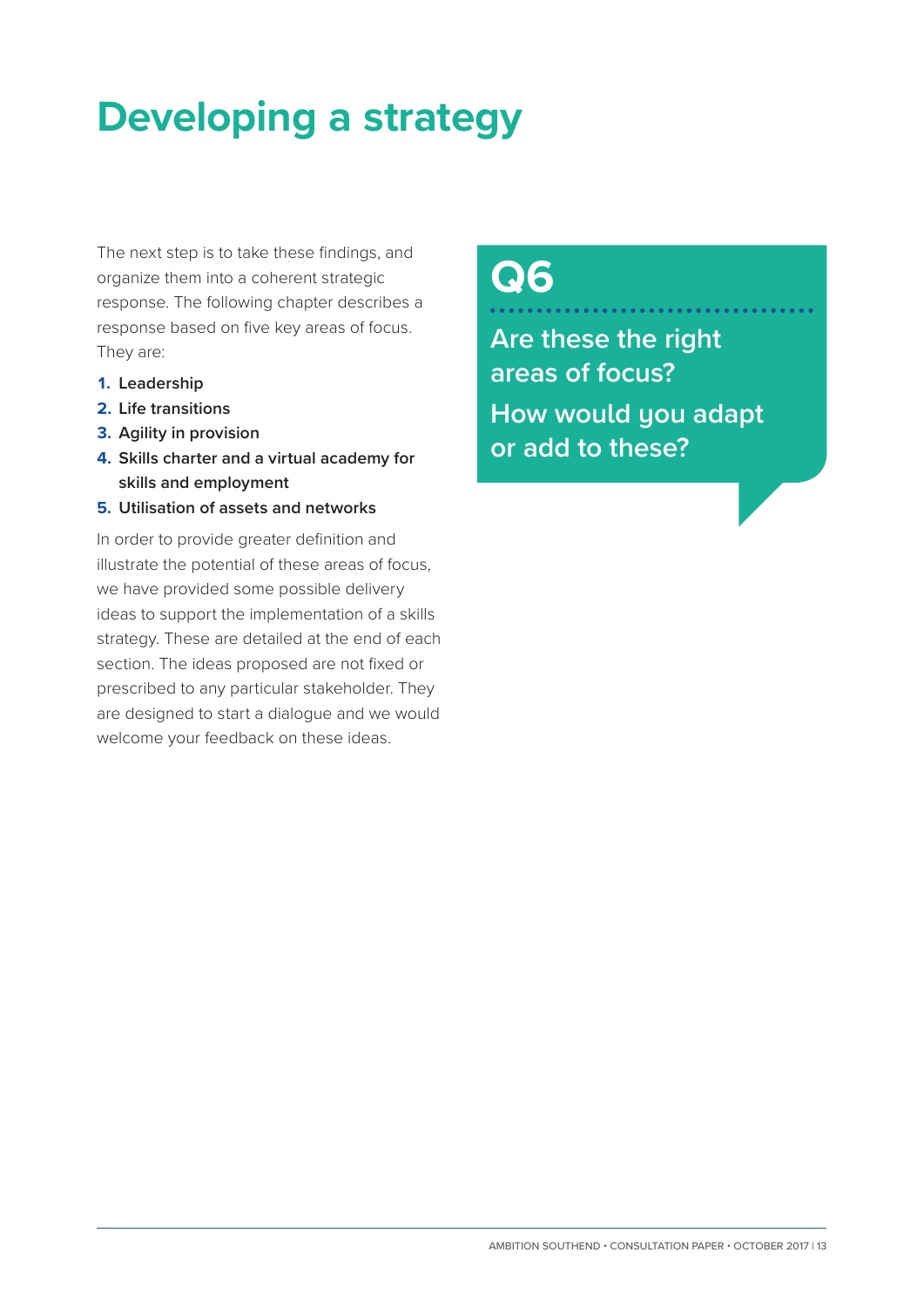# **Ambition Southend: (A) Leadership**

### **STRATEGIC OBJECTIVES:**

### **1) Create a shared vision and convene effective leadership in skills**

Convening effective leadership from stakeholders across the borough is particularly important when seeking change in employer practices and lobbying for resources/powers from central government.

The principal functions for leadership in skills are to:

- Set out a shared vision for skills and communicate it simply and effectively
- Convene the borough's business and community leaders to champion the skills strategy, provide advocacy for skills development and influence other institutions and employers
- Encourage leadership and commitment from all stakeholders (this could form the basis of a 'skills pledge' tailored to different stakeholders)
- Engage employers in relevant skills issues
- Create and implement a delivery plan for a Skills Strategy, detailing the roles and responsibilities of the Council, employers, education institutions, local communities and individuals.

There are also a range of further actions which may bring additional benefits in this area:

- Develop positive, forward-looking messages about the local economy
- Highlight and communicate future local labour market needs and opportunities
- Provide a coherent information portal for skills and careers
- Offer tailored information for employers, parents, and individuals
- Be clear and open about the challenges in terms of deprived neighbourhoods. Publish neighbourhood action plans
- Set out and negotiate skills pledges for various constituencies.

### **2) Articulate the changing role of the Council from direct delivery to leadership and influence**

It's important to recognise that, with declining council resources, there should be an emphasis on sustainable solutions that encourage self-help and which enable people and employers to help themselves.

Part of this role could be advocacy and coordination. Some stakeholders suggested a lead body or one-stop-shop that could broker solutions for skills.

### **RATIONALE:**

### **There are many skills issues and challenges, and many institutions, employers and organisations. Progress can only be made through collaboration**

Making progress on skills and forging effective working relationships between stakeholders, employers, education and training providers, and residents is a significant challenge.

Leadership and engagement needs to be owned across public and private sector partners. Business leaders and skills exemplars can be champions for the agenda, and should be used to lobby other businesses and government for investment and change.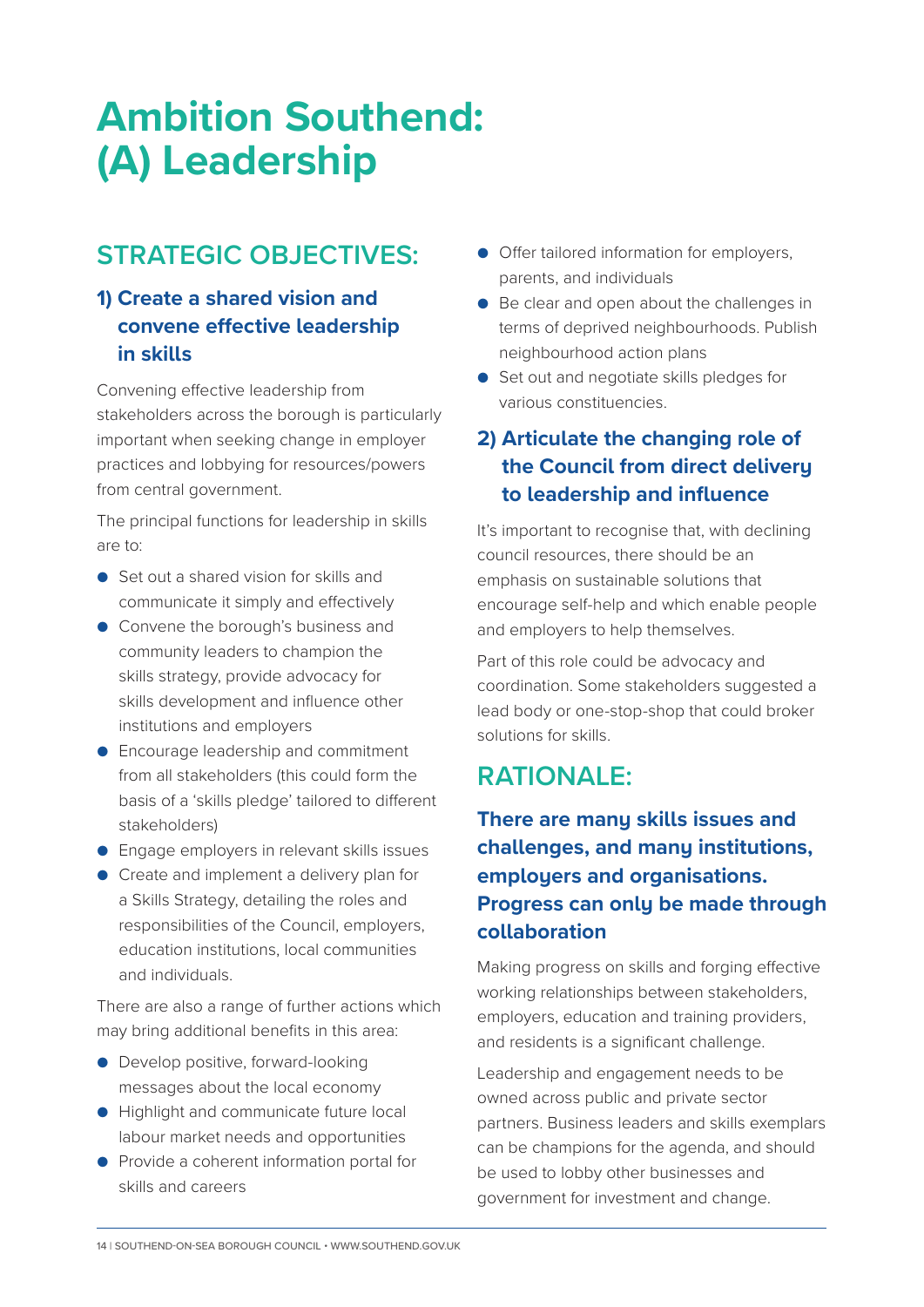### **The economy is diverse, with mostly small businesses as well as some large corporates**

For example, Southend-on-Sea has a relative advantage in high-tech sectors such as aviation and engineering, cultural and creative industries, specialist manufacturing and specialist construction. Micro-businesses employing between one and four staff dominate the local economy.

Marshaling these industries and employers to create a coherent and integrated approach to skills will require cogent leadership.

It was suggested that perhaps the borough would benefit from better ambassadorial promotion in order to engage internal and external stakeholders productively in skills issues.

### **The perception exists that the skills landscape is cluttered and uncoordinated**

There were perceptions that there are a lot of skills initiatives, clutter and constant change.

There is scope for improving clarity, coordination and coherence of skills support.

Some consultees felt that a one-stop-shop or information brokerage service for skills would be helpful.

There was reported confusion amongst employers in terms of the new apprenticeship levy:

- Employers consulted were critical of the specificity of new apprenticeship standards and the practical implications of the new system
- There is a requirement for a mechanism for building clarity and awareness for employers on the Apprenticeship Levy scheme.

### **There is the perception that the public sector has a wider role to play**

Public sector bodies (the Council, Hospital, HMRC, etc.) spend significant amounts on providing services in the borough. These organisations should be encouraged to utilise their purchasing power to support skills development in the local population.

### **DELIVERY IDEAS:**

- Create a skills leadership group from the education, private and public sectors to champion skills development
- **•** Engage with local businesses on their specific labour market priorities
- Drive a consistent message across local partners of the labour market requirements for employers and development opportunities.
- Increase awareness of skills development opportunities for employees and residents
- Council to highlight its own (and wider public sector) role in employment, training and skills development
- Develop an initiative to use the voluntary and social sectors as a means of providing work experience for young people
- Act as a navigator to local businesses and people to reduce confusion on skills and employment issues Identify key employment and skills gaps in the labour market and invite responses from the provider network

# **Q7**

**Leadership – Are these the right objectives and delivery ideas? How would you adapt or add to these?**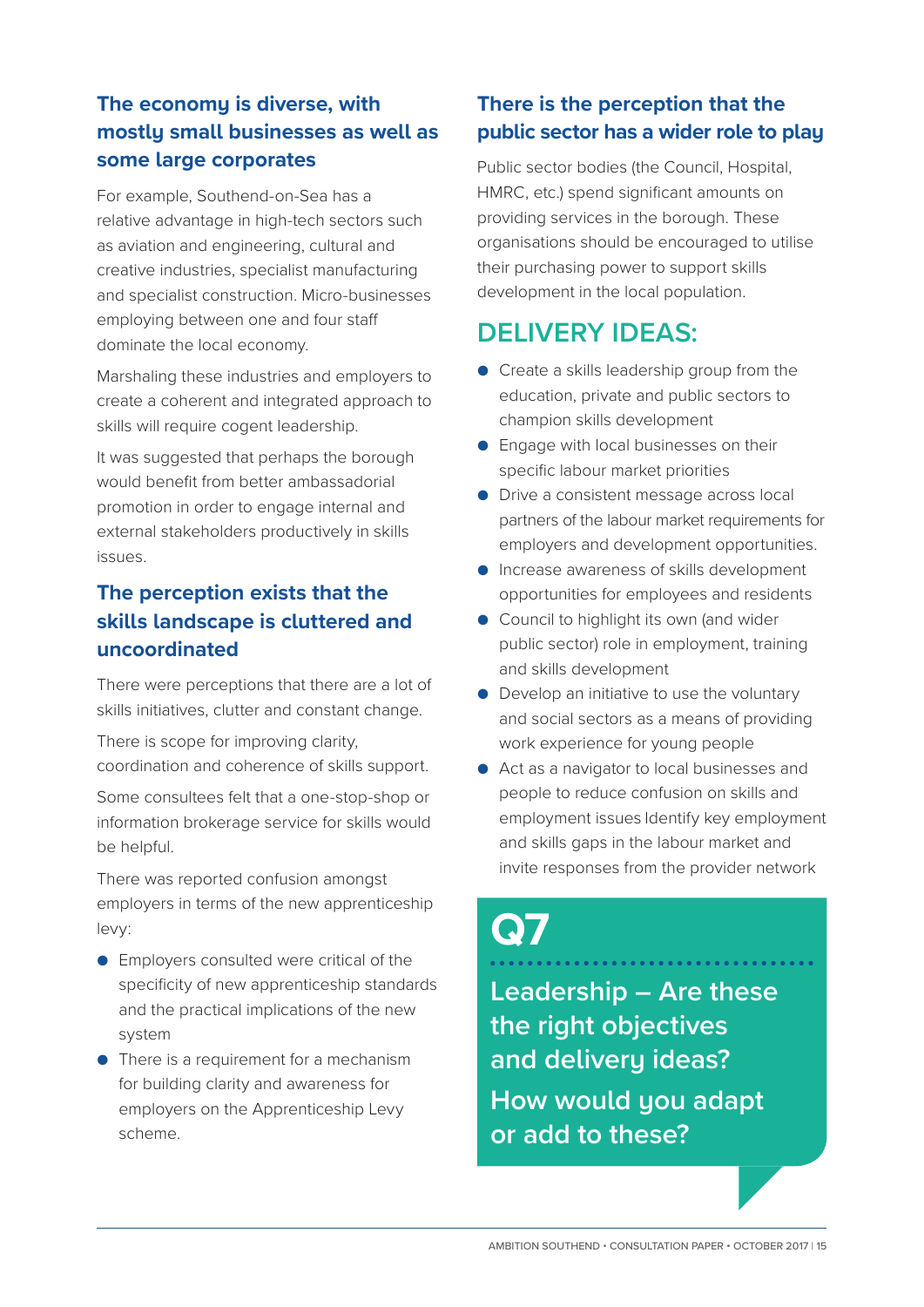# **Ambition Southend: (B) Life transitions**

### **STRATEGIC OBJECTIVES:**

### **1) Develop a 'life transitions approach' to supporting skills**

Develop an action plan that seeks to intervene at crucial points of life transition for local residents, covering the following stages:

- Early years (0-4)
- Transition to high school and subject/option choice
- The transition from school to work
- Work-experience part-time work/volunteer opportunities from 14+
- University to work
- Parents new parents, returners/role as influencers
- Redundancy/career change
- Up-skilling of existing employees, especially those with low wage, low productivity positions

This approach would involve establishing some key resources and initiatives for each stage.

### **2) Focus on priority neighbourhoods and families**

It was widely reported in consultations and workshops that skills and labour market disadvantage was spatially concentrated. In addition, it was also recognised that there were families with multi-generational unemployment and low aspirations.

The wards with the highest levels of deprivation are located within the east of the borough with Kursaal, Victoria and Milton being ranked the highest on the IMD (2010). 1 in 4 children live in poverty in these wards, compared with 1 in 5 across England.

Further, it is recognised that more can be done to better support vulnerable learners and those not in employment, education or training (NEETs). Developing a collective approach that seeks to attract external funding and investment in order to replicate the best of national projects targeting the issues associated with these learners would be beneficial. National funds such as European Social Fund, and likely successors, may offer a productive source of funding to trial and develop initiatives in this area.

### **RATIONALE:**

### **A life transitions approach builds on the key intervention activities currently delivered by the Council and other key stakeholders.**

The approach taken by the Council and other stakeholders and institutions fits well with a life transitions approach, as many existing activities are targeted at these specific transitional stages. This also seemed to be a consistent theme throughout the consultation and workshop discussions.

According to consultees, and reflecting practice elsewhere over the past 30 years, there are several core skills for employability and career progression:

- Work readiness
- Attitudinal qualities and motivation
- Presentation and communication skills
- Self-reliance and problem solving
- Practical business and office IT skills

Many consultees regarded the transition from school and college to the world of work as a huge step and one in which intervention and support are required.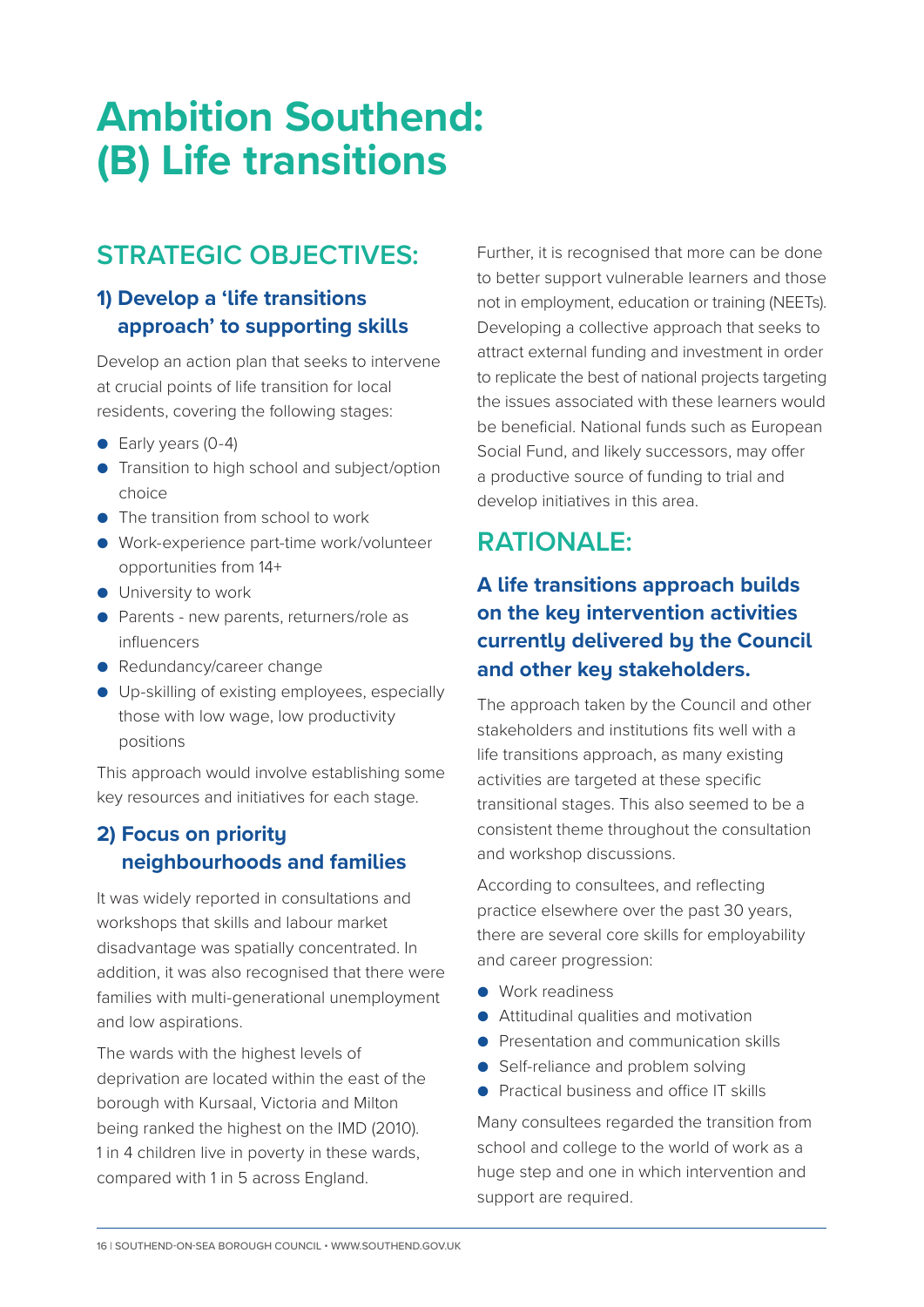Further, with growing frequency, market forces will necessitate changes of job – with additional support required for those leaving/ re-joining specific workforces.

Several employers who were consulted were critical of young people's attitude to work and soft, or core skills such as time keeping and communications.

Primary school engagement with careers, work and employers was thought to be important. It was noted that the 60-Minute Mentor programme was well-received and had started to operate in some primary schools in the borough.

### **Parent workers and returners to work are an important resource**

Returners to work can offer useful flexibility to employers that are not seeking to employ a full-time member of staff. Many of the town's employers in retail, banking and the care sector already recognise the important contribution of returners, but more can be done to communicate the benefits of this type of employment.

New 30-hour childcare provision for working parents will further support parents back into work and increase flexibility of the workforce.

### **Consultees reported that direct intervention with neighbourhoods and families was needed**

The influence of parents and guardians was also cited as being critical in school performance and career choice.

It was identified that direct intervention to engage disenfranchised families and communities would be beneficial; such as targeted counseling or support to enter the workforce. Community-based initiatives often work best with these groups.

The A Better Start Southend Work Skills Project has made some inroads in this area and is a model that could be expanded to increase the

scale and volume of support.

### **DELIVERY IDEAS:**

- Emphasise key role of attitudes, core skills and relevant vocational training in securing initial employment
- 'Aspiration days' and coaching in schools to highlight industry opportunities and career pathways
- Develop flexible careers information to provide residents with the skills to help them navigate the labour market themselves, now and in the future
- Re-build connections to employment networks in deprived areas through employer engagement programmes
- Promote the importance of maths and English to parents, new parents and those furthest from the labour market
- Shift in focus to highlight 'blue chip' employers' use of apprenticeships to access high-demand technical professional roles
- Using new technologies to identify, understand and exploit labour market opportunities
- Develop apprenticeship routes to qualifications from 16 years
- Facilitating and encouraging part-time work alongside studying, to build experience

### **Q8**

**Life transitions – Are these the right objectives and delivery ideas? How would you adapt or add to these?**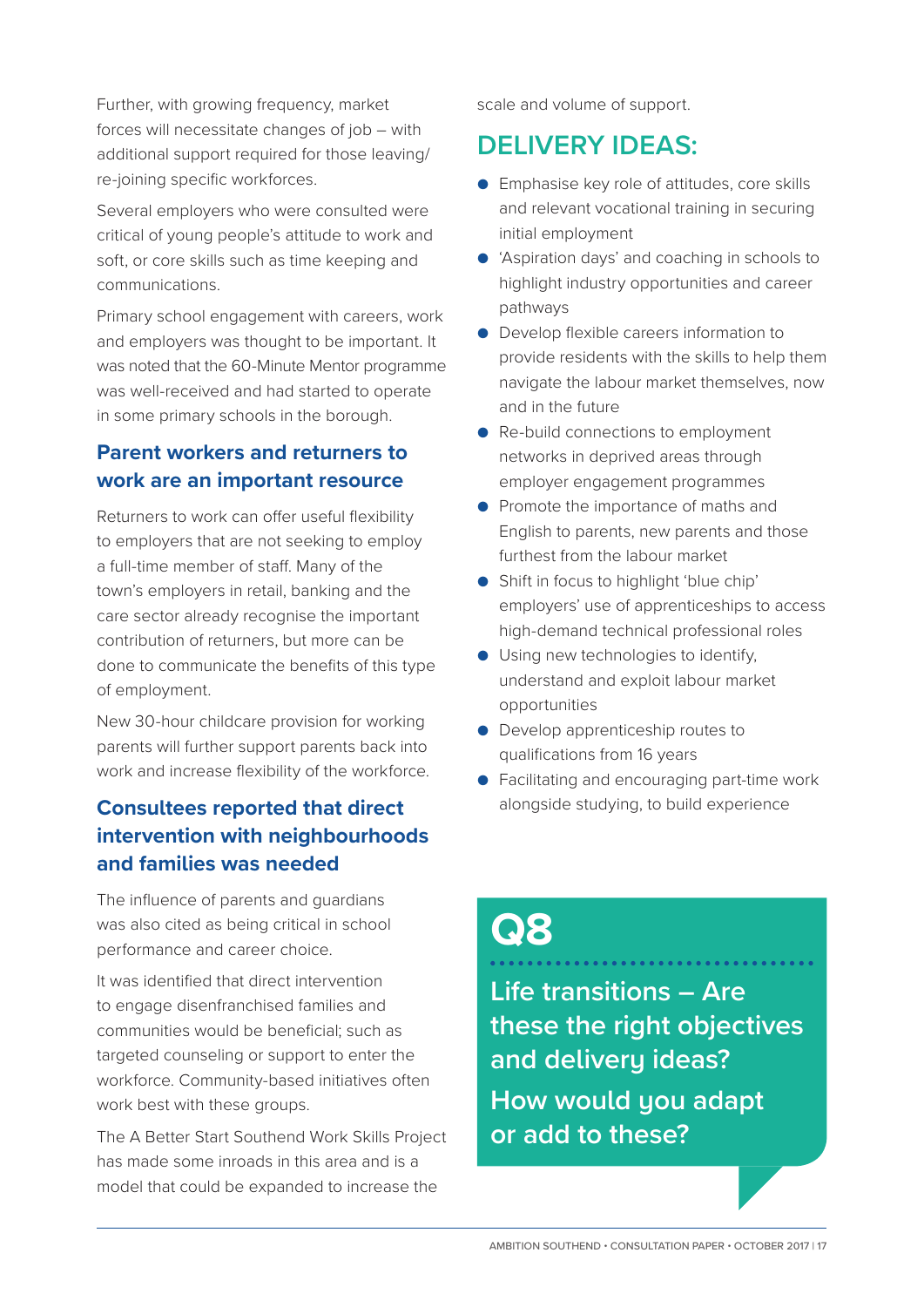# **Ambition Southend: (C) Agility in provision**

### **STRATEGIC OBJECTIVES:**

### **1) Build aspiration, informed decision-making and work readiness among young people**

It is felt that a significant number of young people lack aspiration and ambition, and do not have sufficient knowledge or familiarity with the world of work.

There is a need to provide pathways for all school pupils into suitable qualifications choice, careers choice, and training or job entry. In particular, this is needed for pupils in the most deprived areas who do not have access to a range of positive role models.

There needs to be a much stronger connection between the education system, pupils and the world of work. Careers education and guidance are not a significant priority in national education policy and resources to support careers guidance are pressured. New, flexible methods of providing this information should be piloted and, if successful, mainstreamed.

#### **2) Develop enterprise skills**

Micro and small businesses now dominate the Southend-on-Sea economy. Increasingly young people are required to become self-employed or self-reliant in the workplace. Enterprise skills obviously provide initial guidance on starting out and succeeding in setting up a business, but these skills are also transferable into a job and the workplace.

Enterprise skills also have a good tie-in to the transition to work; for example, managing your digital presence, knowing how to present yourself, doing market research and communication and client/customer-facing skills.

### **3) Develop "millennial skills" future-proofing skills and labour market provision**

Young people today need a different range of core skills to succeed in their lifetime careers, which embrace communications, technical, digital literacy and entrepreneurial skills.

Increasingly, jobs require workers to have good technical skills and the ability to apply them across a range of industries, technologies, services and contexts. Therefore, communication skills, ICT and digital skills, and project management skills come to the fore in terms of employer requirements.

Some employers also need to improve their HR planning, recruitment and personnel training practices in order to remain competitive in their marketplace. These have been termed "millennial skills" among stakeholders in Southend-On-Sea. These skills, and the challenges facing employers, require a responsive education and training infrastructure and an understanding of the employer-base.

### **RATIONALE:**

### **Current education policy results in an under-provision of vocational career pathways**

There are a number of strong disincentives that discourage provision of vocational qualifications, careers advice and guidance, and personal development in school education. The current national curriculum and OFSTED performance criteria incentivise academic qualifications and attainment over other positive outcomes such as apprenticeship or job entry, which may better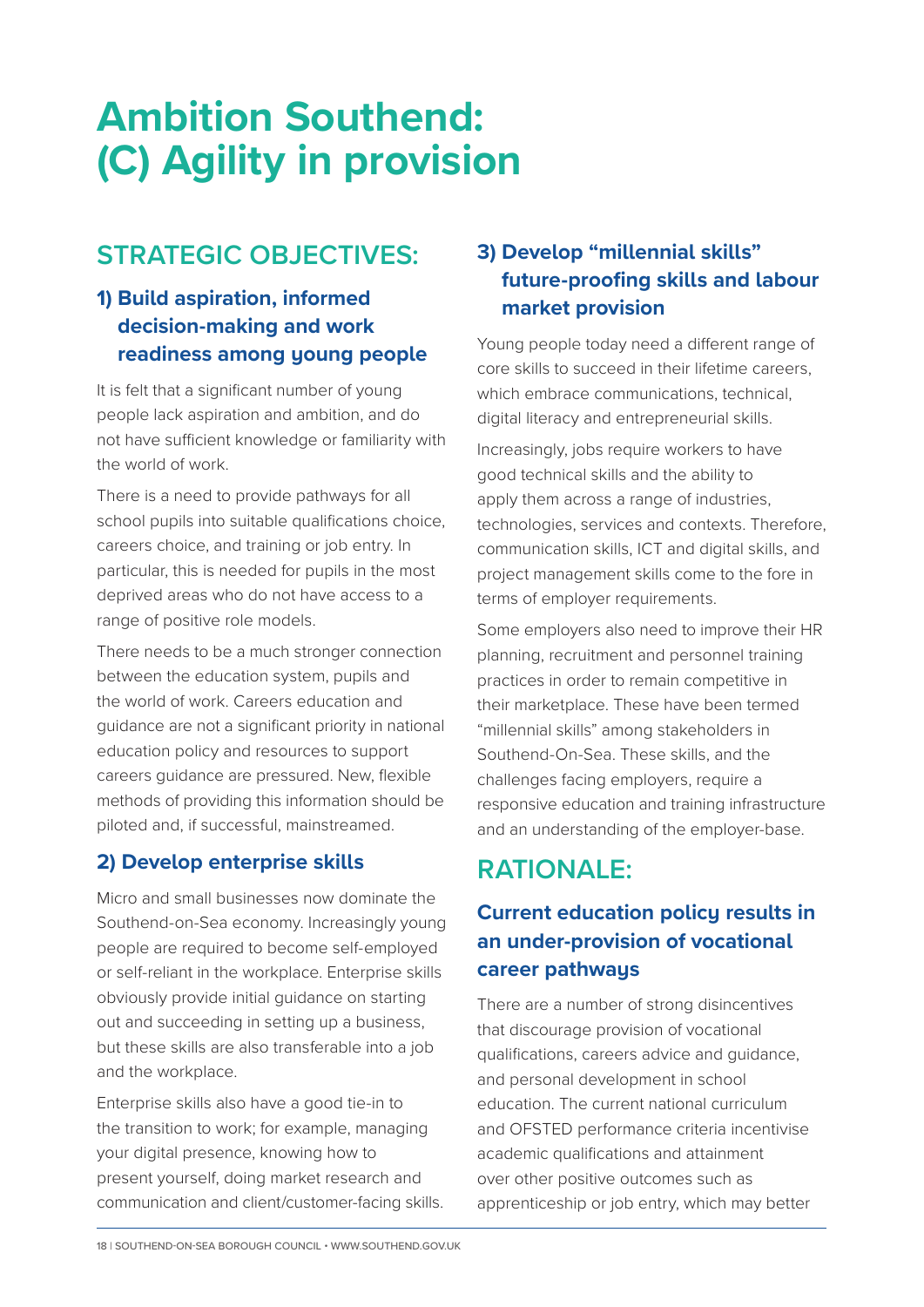suit certain pupils. Careers services are now an optional service to be organised and funded by individual schools. Pressures on education budgets, combined with the national curriculum, can mean there is little flexibility over educational provision. Also, with the focus on testing and qualifications results, schools can lack the resources or time to engage better with employers.

### **Current education policy and funding criteria lead to a lack of provision for pupils who do not wish to enter university**

Clearly, for a significant proportion of young people, apprenticeships and job entry post-16 are valid progression routes, and university is not a suitable option. Yet the education system currently does not provide sufficient support or positive outcomes for these pupils. There is a common opinion among all stakeholders in Southend that renewed effort on guidance, personal development, careers advice and work experience in schools is warranted. This will need a high-profile initiative with strong leadership across all stakeholders.

### **There are some successful initiatives operating in the borough on which to build**

Whilst the existing Connexions service and initiatives that involve employers and work experience were widely praised by stakeholders, it was acknowledged that more needs to be done. There is also some good work experience provision, but overall there is a critical lack of places, particularly as it is now mandatory for FE colleges to offer all students work experience placements.

### **The capacity of education and training provision will need to be increased to deal with future skills requirements in the borough**

There are a number of critical future skills requirements, including: construction projects, (e.g. Airport Business Park Southend, Better Queensway, etc.), increasing social care requirements, digitalization and technological advances. Currently, government funding is too rigid and does not enable providers to be agile in meeting these future requirements.

The inflexibility of central government controlled skills funding is also a challenge

There is also the challenge of fitting nationallyfunded training schemes to local employer needs. An example was given of social care apprenticeship standards not being fit for purpose, and the challenge of finding sufficient construction trainers that will deliver what employers need.

### **The Southend-on-Sea economy is reliant on micro and small businesses**

There is a significant challenge in achieving enterprise growth and 'scaling-up' SMEs to become the large employers of the future.

Enterprise has become a significant strand of activity for FE colleges – as many young people have had to become self-employed as a means of getting their first source of work and income. There was a perceived gap in marketing skills in SMEs, particularly digital skills.

It was reported in consultations that employers don't always understand young people's skills and capabilities. There may be a tendency to write-off a lot of young people who, with the right support, could possess the right skills and talents to participate actively in the labour market.

#### **Digital skills are a big opportunity**

Digital skills are a major opportunity for the borough and there are some dynamic start-ups and established businesses that would benefit from future digital transformation.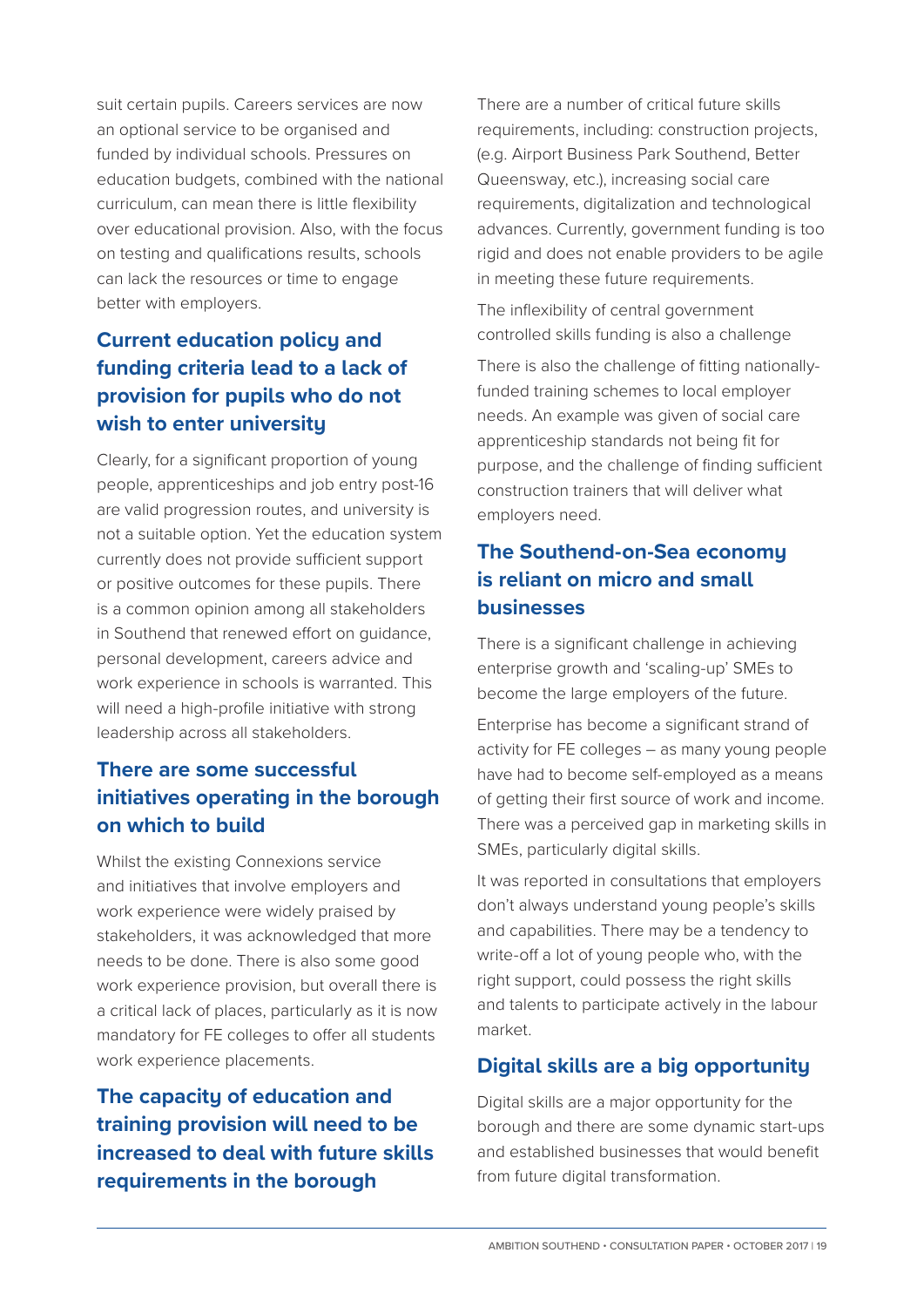### **DELIVERY IDEAS:**

- Develop a guide to career pathways and transitions (such as 'career tube maps' for young people and parents)
- Entry-level 'taster' courses for skilled trades jobs supported by local employers
- A dedicated careers advice service and guaranteed work placements for those at risk of disengagement
- Develop information for workers on dealing with redundancy, career change and new qualifications requirements
- Develop local youth training and apprenticeship guarantee
- Introduce 'apprenticeship ambassadors' to promote apprenticeships to students
- Develop an employer youth skills pledge
- Measures to increase information exchange between employers and education providers
- Foresight programme to examine how the OFSTED regime and qualifications system can be adapted to better meet employer needs
- Develop an 'out of school' millennial skills programme for residents
- Employer engagement programme for schools to develop enterprise skills provision
- Engaging local recruitment agencies in the conversation around managing skills demand

### **Q9**

**Agility in provision – Are these the right objectives and delivery ideas? How would you adapt or add to these?**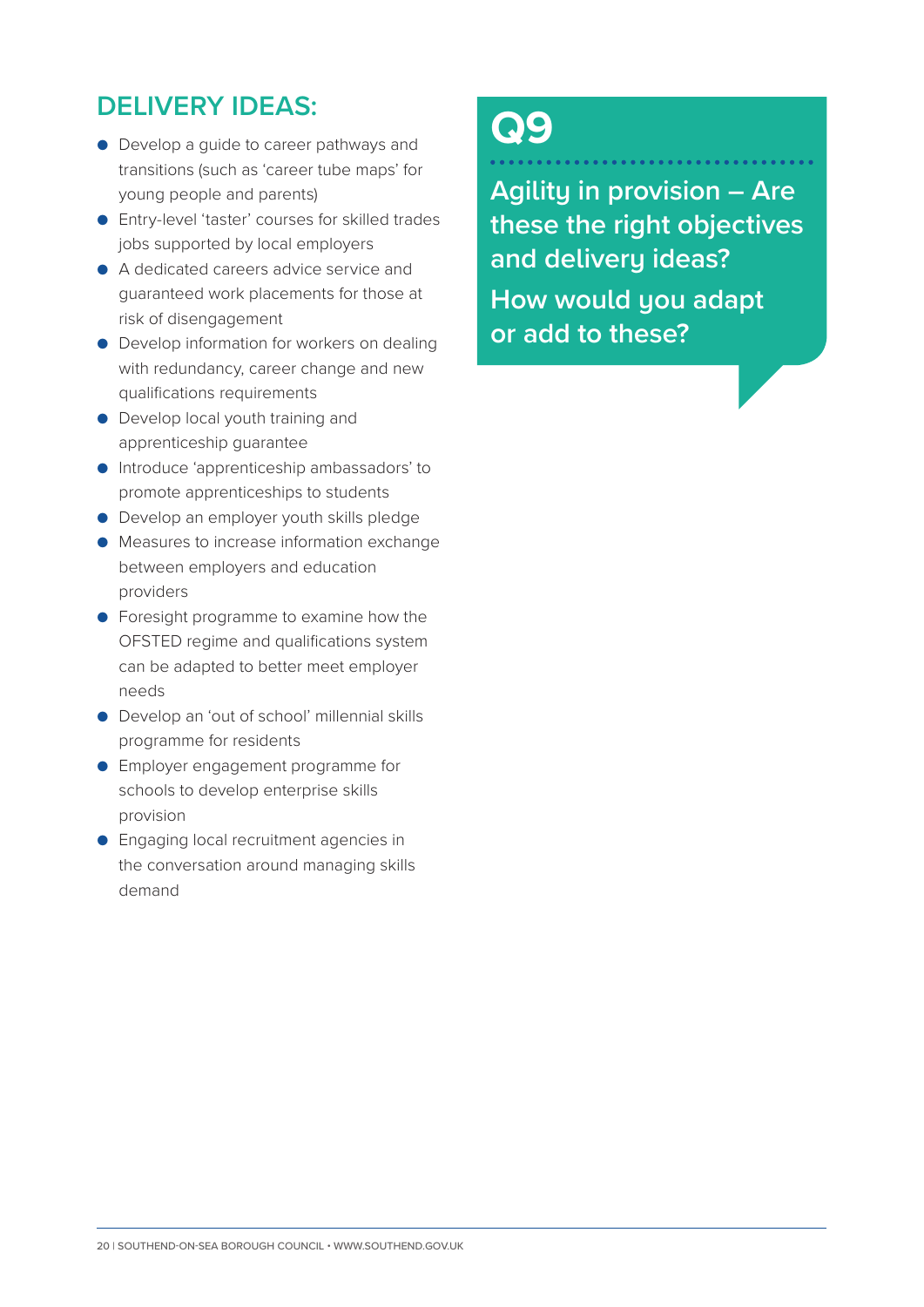### **Ambition Southend: (D) Skills charter and a virtual academy for skills and employment**

### **STRATEGIC OBJECTIVES:**

### **1) Encourage leadership and commitment from all stakeholders via a 'Skills Charter'**

This could be furthered through the creation of a '*skills and careers pledge*', with pledges tailored to suit a range of stakeholders. For example:

**Southend-on-Sea Borough Council** pledges to: champion an ambitious skills strategy, provide accurate information on skills; help employers find the right training and skills for their organization and provide intensive support for deprived communities/those at the furthest distance from the labour market.

**Businesses** pledge to: work with the Council and educational institutions to predict, plan for and communicate their future workforce requirements, to train their workforce; to engage in work experience programmes with schools.

**Individuals** pledge to: write a career plan; to attend meetings on time; to demonstrate serious and meaningful communication with employers, skills providers and other staff.

### **2) Wide leadership and ownership of the Skills Charter**

Activity around a skills charter is to be owned and led by a broad leadership base incorporating public, private and education sectors. These leaders will become skills champions, and be able to influence, through their own informal networks, other stakeholders to progress the skills agenda.

### **3) Continue to develop a Virtual Academy for Skills and Employment**

There is an estimated £1 billion plus worth of regeneration activity planned in Southend during the next 15 years. A Virtual Academy for Skills and Employment has been initiated with the intention of identifying and facilitating a pipeline of local talent in order to meet the workforce requirements associated with future projects.

Critically, the academy facilitates a ready flow of information between the Council, Council suppliers and local education institutions.

Information gathered through the academy enables the Council to utilise its procurement practices to further support the development of local skills initiatives. Through the academy, private sector suppliers can better access a ready supply of labour to support their businesses.

Although in its infancy, the academy shows promise and has potential to be expanded across a range of projects, institutions and suppliers in the future.

### **RATIONALE:**

### **No single organisation can tackle the borough's skills issues alone**

Progressing the skills agenda requires commitment and action from all stakeholders. Where resources are limited, particularly in the public and education sectors, they must be pooled, targeted and used to lever investment and engagement from other sources.

### **Setting out clear expectations in a skills charter is an effective model to achieve social and economic inclusion**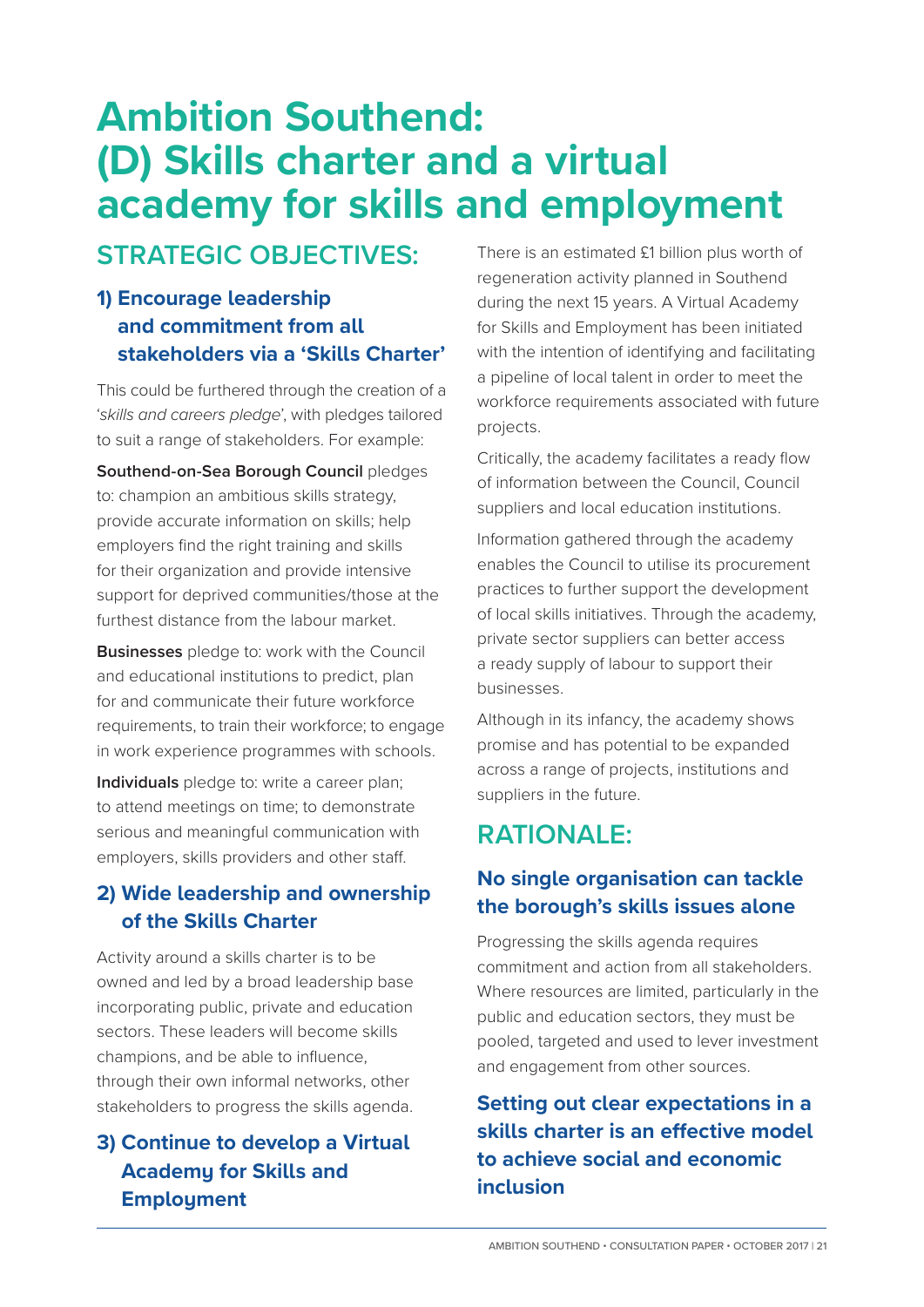Skills charters that set out a vision, expectations, behaviours and commitments, have proved successful in other localities.

It is essential that social value agreements are built into the Virtual Academy for Skills and Employment. This would mean being explicit about the links between employment, social inclusion and sustainable communities. It should also lead to the explicit aims of economic inclusion of local residents and setting expectations for local employment, training and guaranteed interview schemes.

#### **Significant development projects will be delivered in the borough**

There are many multi-million pound projects planned within the borough during the next 15 years. These include: The Airport Business Park Southend, Better Queensway and the Thames Estuary Experience. These projects will lead to the creation of new jobs in a wide variety of sectors and trades.

### **Growing sectors have been identified that will have significant labour needs in the future**

Human health and social care, education, public administration, cultural and creative industries, specialist manufacturing and specialist construction are all growing industries, with significant future labour demand, due to either expansion and/or the need to replace retiring workers

More thought and action needs to be put into creating the best entry level jobs and career progression routes through and between these industries.

### **Southend-on-Sea has an open labour market and wide labour catchment area**

Evidence on commuting patterns suggests an open labour market in South Essex.

There are opportunities for job growth from

regeneration activity, and with an open labour market there is a risk that residents from outside the borough will take these jobs if local career pathways are not sufficiently developed.

To increase local wages local jobs will need to become more productive and to add more value. As discussed earlier, this will require working closely with businesses to improve their performance and business practices.

### **The Apprenticeship Levy should be explored to maximise local benefit**

The apprenticeship system should be tailored to Southend's unique situation and proposition: its sectors, employers, and regeneration opportunities.

Apprenticeship schemes shared among employers could be considered or single schemes that can combine core skills such as digital, customer management, communication, literacy, numeracy, problem solving and project management – with specific employer and industry experience.

### **DELIVERY IDEAS:**

- Establish a network of industry/sector sources to support local knowledge and sharing of future employment opportunities and career pathways
- A consistent focus on the skills that enable individuals and employers to make informed decisions and use of (digital online and social media) connections to share available knowledge
- Facilitating a wide conversation around how skills support is essential to the borough's medium and long-term success
- Further developing the Virtual Academy for Skills and Employment to support local residents to access upcoming employment opportunities.
- Supporting and promoting volunteering as a route into work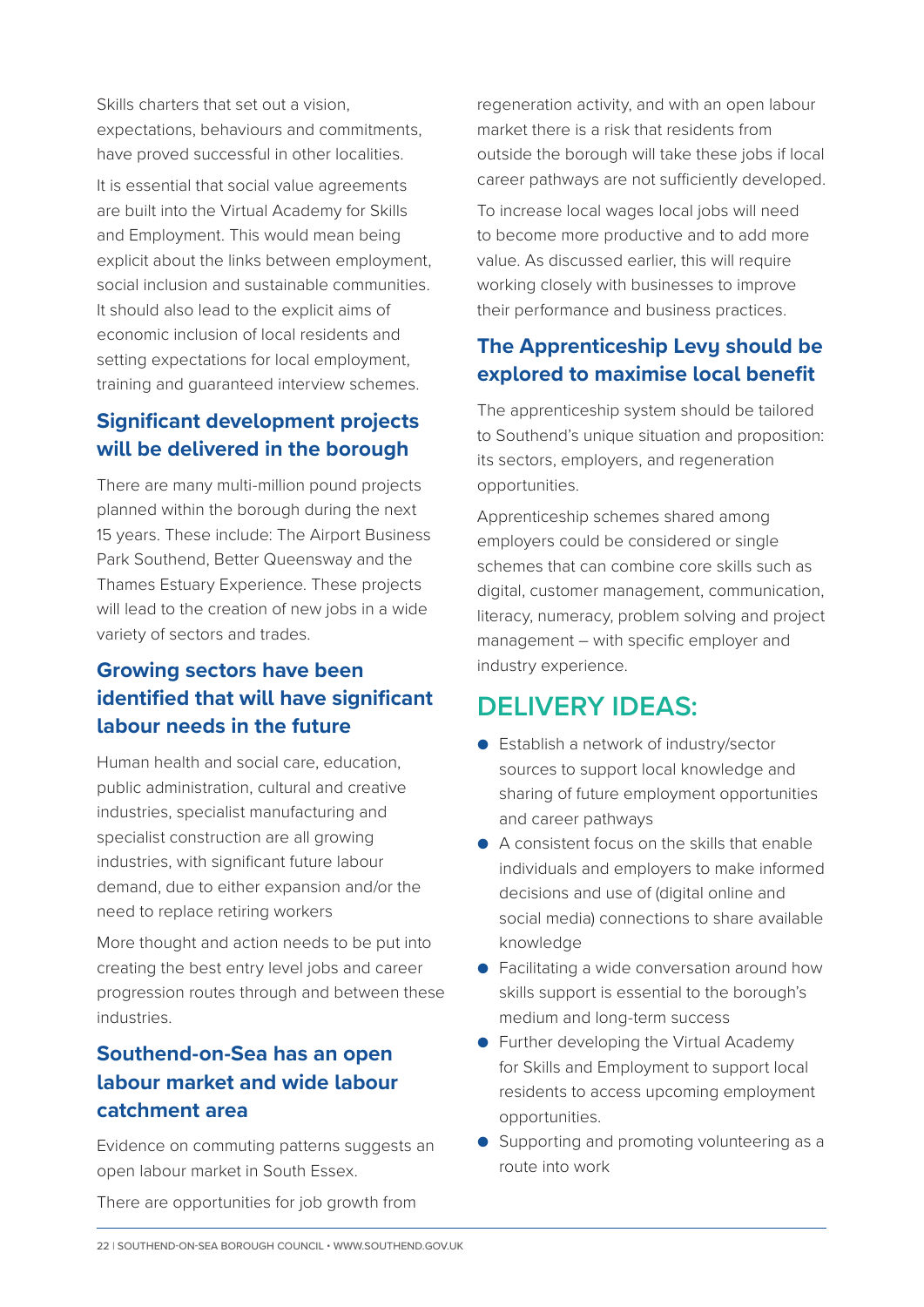# **Q10**

**Skills charter and a virtual academy for skills and employment – Are these the right objectives and delivery ideas? How would you adapt or add to these?**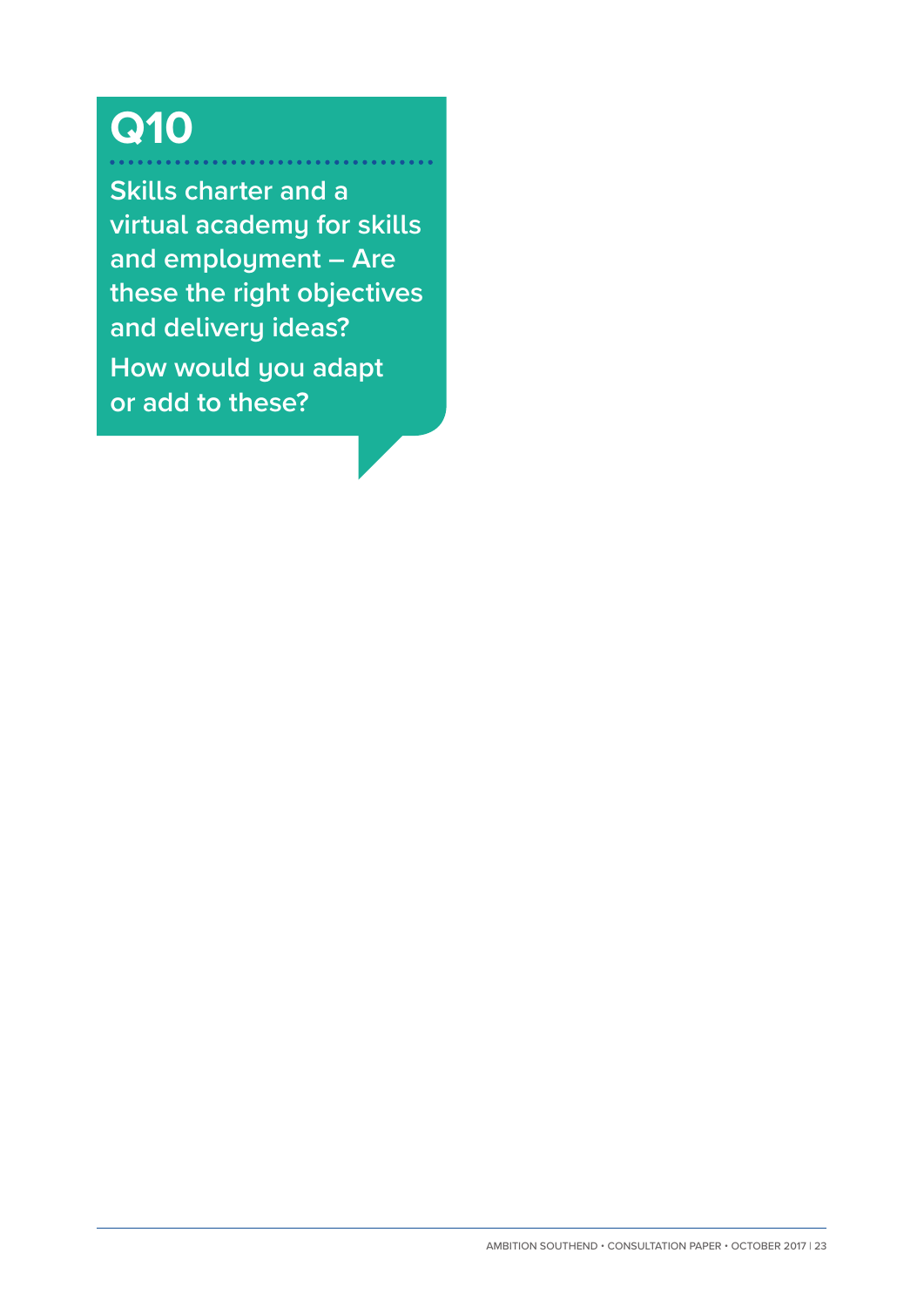# **Ambition Southend: (E) Utilisation of existing assets and networks**

### **STRATEGIC OBJECTIVES:**

### **1) Lever hard assets and infrastructure**

The existing capital assets (buildings, etc.) of the local schools, the Council, local FE and HE providers are significant. These assets could be utilised to provide live skills training opportunities to local people. This is particularly important in terms of providing skills for construction, and attempting to create opportunities for local residents.

### **2) Lever soft assets, digital opportunities and infrastructure**

From the business networks and political relationships that already exist, to the skills, experience and networks of workers who commute to London – there are a wide range of human assets, knowledge and connections that could be deployed to improve the skills and labour market outcomes in the local economy.

A skills strategy also needs to grasp the opportunities presented by developments in digital technologies and the significant investment in broadband technology, mobile technology and 'smart cities technologies' that is being made in the borough.

### **3) Create links between industries, businesses, individuals and the existing social and economic heritage**

Southend-on-Sea has been developing a strong social and historical narrative about its role on the Thames Estuary, and as a centre for the fishing industry, visitor economy and

restaurants. The links between heritage, industries and business activities could be further exploited to provide skills development opportunities for local residents.

### **RATIONALE:**

### **There are existing institutional strengths and networks**

The borough has a range of education and training institutions, employers and the local authority itself which have capacity, capability, are dynamic, and are undertaking exemplary activities. Further, the borough is developing new international links, via London Southend Airport, with locations such as Groningen, Netherlands; Faro, Portugal, and Malta.

#### **There are industry strengths, as well as niche industries**

There is a small, vibrant fishing industry, and a range of high-quality seafood restaurants/ businesses in Leigh-on-Sea. Other outlets may aspire to providing high quality seafood and traditional skills within the sector could be further exploited. There is no reason why apprentices, staff training, and HR development strategies could not play a significant role in developing these businesses further (organisations such as the North Thames Fisheries Local Action Group are seeking to do just that).

### **The borough's heritage is also an asset to be used as part of the skills strategy**

Another example is the proposed Thames Estuary Experience development. From an economic development perspective these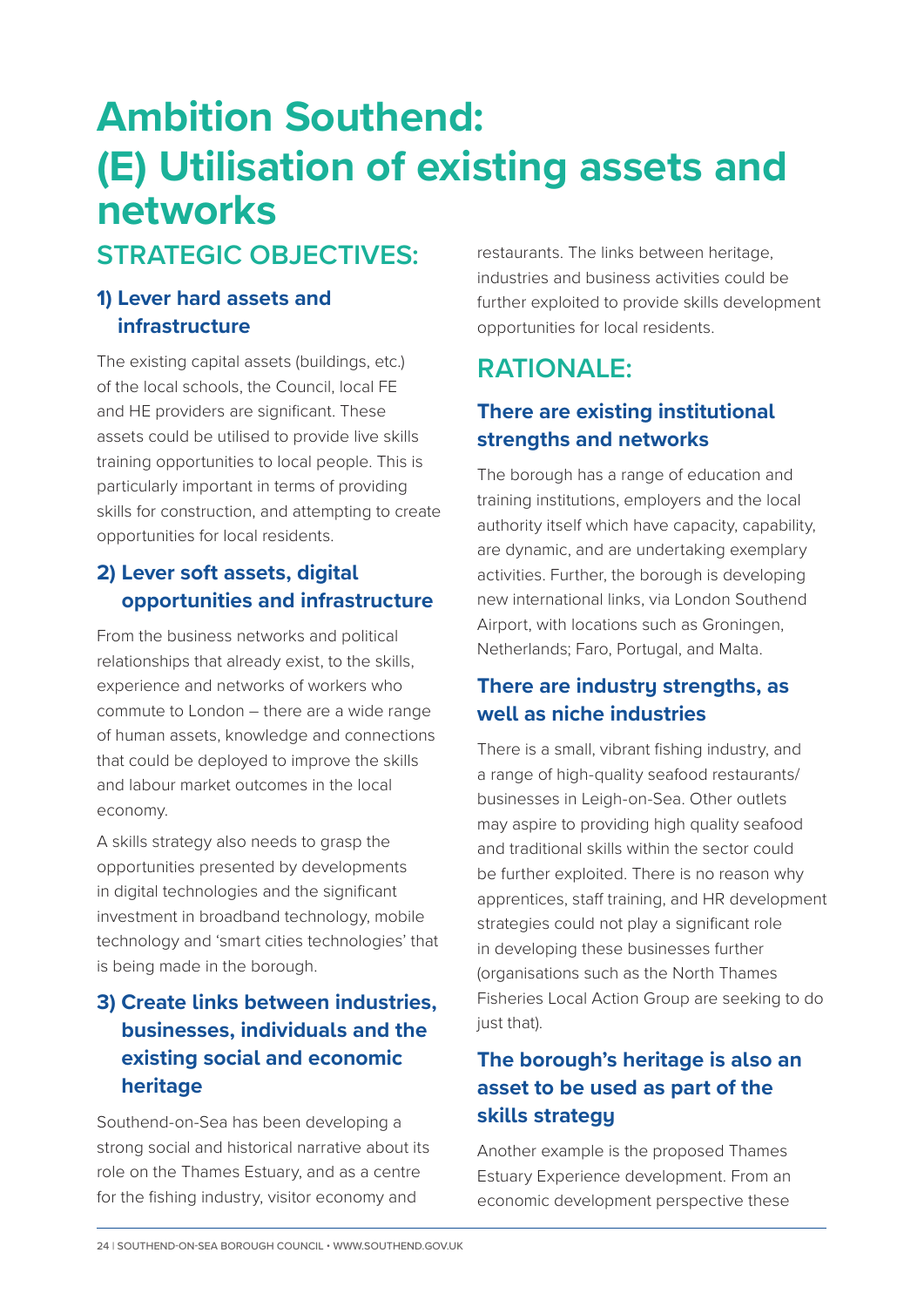are assets and relationships which could be mutually reinforcing. For example, the local heritage story could be part of customer care and tourism information training among visitor economy staff. The recent UK-wide tour of the iconic poppies installation at Barge Pier Shoeburyness, and the interaction with local schools and colleges, is a good example of this.

### **Some existing firms are exemplars in employability, work preparation and skills training**

Work readiness is a big issue with employers – and this is one of the main motivations for them to take part in skills development initiatives.

Some large employers in Southend-on-Sea provide employability training, financial capability sessions, CV training to local communities and young people for free. This could be better promoted amongst local stakeholders and employers.

There are also local networks and partnerships that could be used to progress the skills strategy, such as Southend Business Partnership.

### **DELIVERY IDEAS:**

- Convene boards and provide information targeted at utilising existing hard assets to support skills development.
- Facilitate information exchange amongst local stakeholders to improve awareness of assets/support capacity in other organisations
- Utilise existing business to business networks to raise awareness among employers and unlock local knowledge as a resource for skills development
- Targeted communication with local business partners to encourage participation in skills initiatives
- Develop training materials and marketing collateral about the heritage of Southend to be produced and made available to schools and education staff
- Developing closer links between museums, visitor attractions and local, relevant businesses.

# **Q11**

**Utilisation of existing assets and networks – Are these the right objectives and delivery ideas? How would you adapt or add to these?**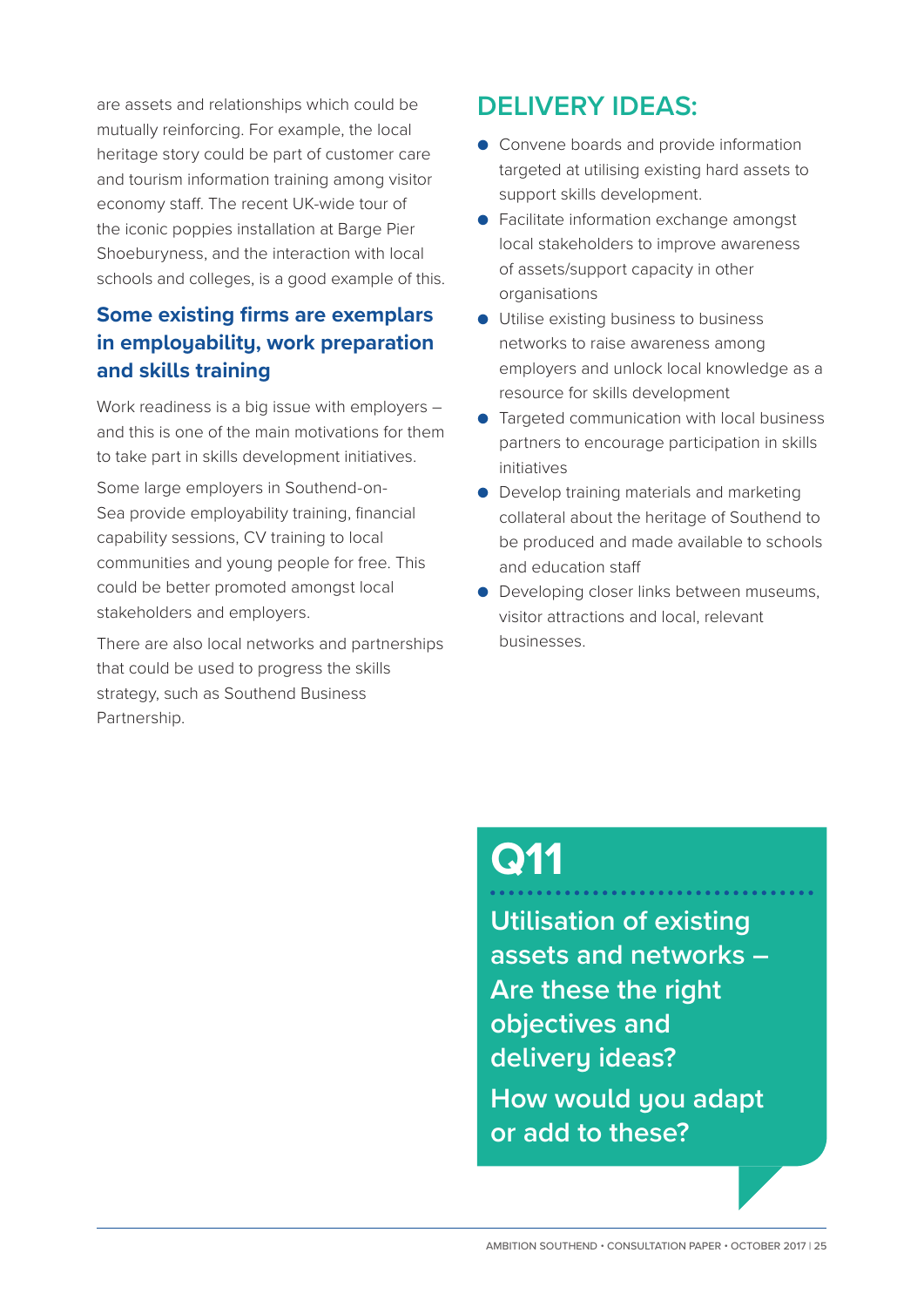# **List of consultation questions**

### **The consultation questions posed throughout this document are:**

| <b>Consultation question 1:</b> | Should we consider other strengths?<br>If so, which ones?                                                                                                                                       |
|---------------------------------|-------------------------------------------------------------------------------------------------------------------------------------------------------------------------------------------------|
| <b>Consultation question 2:</b> | Should we consider other weaknesses?<br>If so, which ones?                                                                                                                                      |
| <b>Consultation question 3:</b> | Should we consider other challenges?<br>If so, which ones?                                                                                                                                      |
| <b>Consultation question 4:</b> | Should we consider other opportunities?<br>If so, which ones?                                                                                                                                   |
| <b>Consultation question 5:</b> | Are these the right outcomes to aim for?<br>How would you adapt or add to these?                                                                                                                |
| <b>Consultation question 6:</b> | Are these the right areas of focus?<br>How would you adapt or add to these?                                                                                                                     |
| <b>Consultation question 7:</b> | Leadership - Are these the right objectives and delivery ideas?<br>How would you adapt or add to these?                                                                                         |
| <b>Consultation question 8:</b> | Life transitions - Are these the right objectives and delivery ideas?<br>How would you adapt or add to these?                                                                                   |
| <b>Consultation question 9:</b> | Agility in provision - Are these the right objectives and delivery ideas?<br>How would you adapt or add to these?                                                                               |
|                                 | <b>Consultation question 10:</b> Skills charter and a virtual academy for skills and employment -<br>Are these the right objectives and delivery ideas?<br>How would you adapt or add to these? |
|                                 | <b>Consultation question 11:</b> Utilisation of existing assets and networks - Are these the right<br>objectives and delivery ideas?<br>How would you adapt or add to these?                    |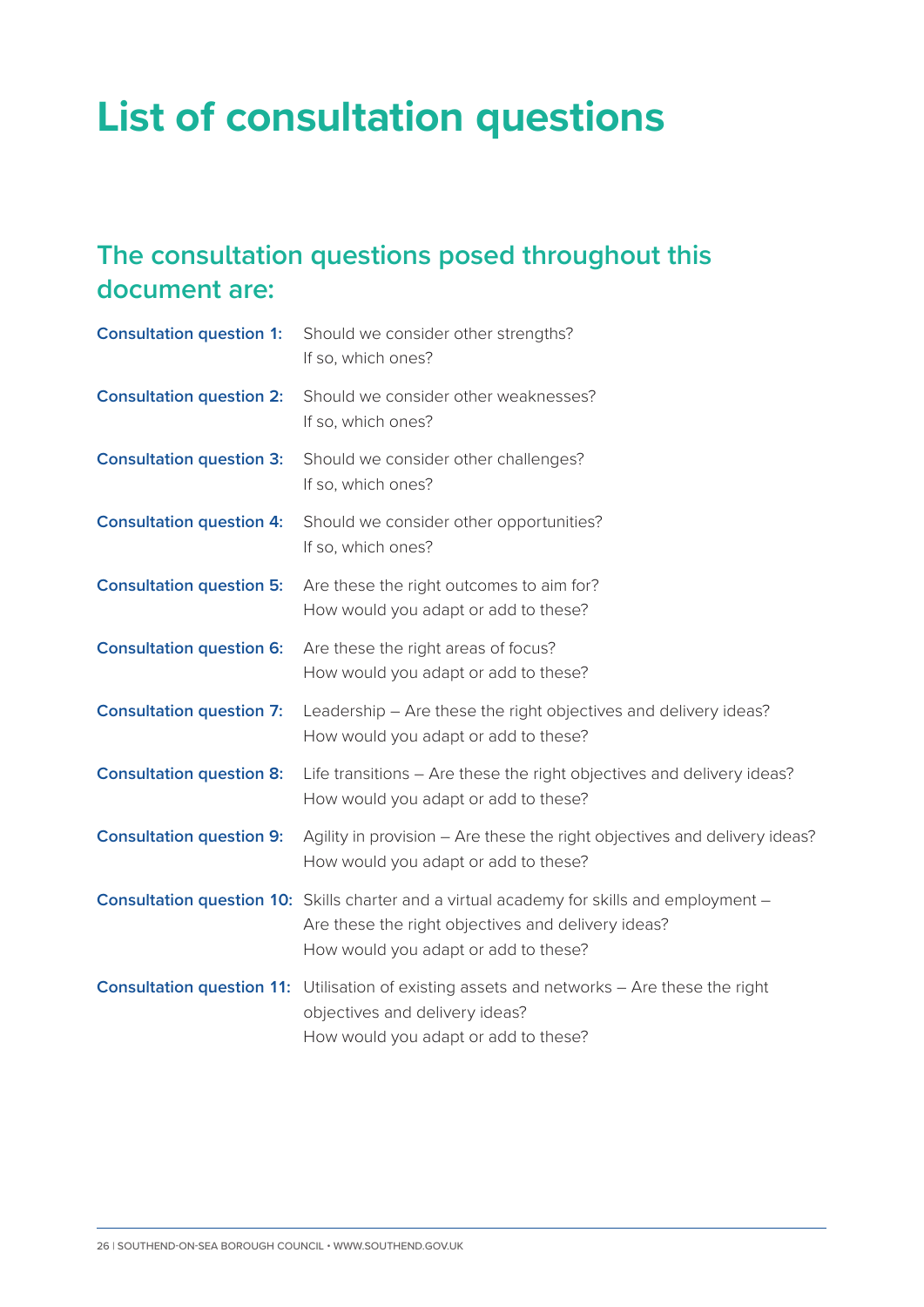# **Responding to this paper**

### **We are keen to hear your feedback, suggestions and comment.**

In order to take part in this consultation, please email your written response, clearly identifying the individual(s) or organisation that you represent, to: economicd@southend.gov.uk.

**The deadline for submitting your response to us is 17:30pm, Friday 22nd December 2017.**

Please ensure that the written feedback provided is constructive, productive and succinct.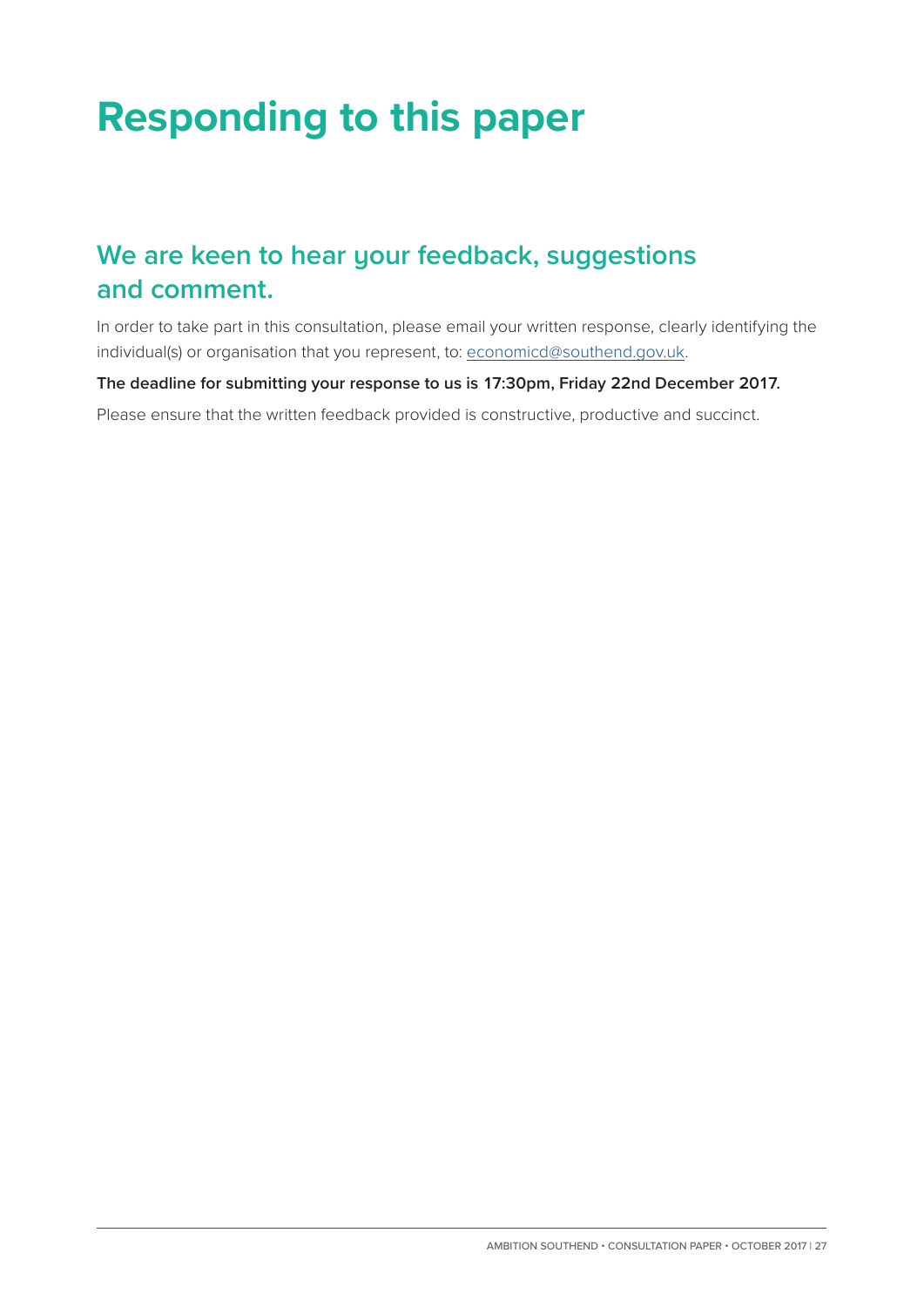*Intentionally blank*